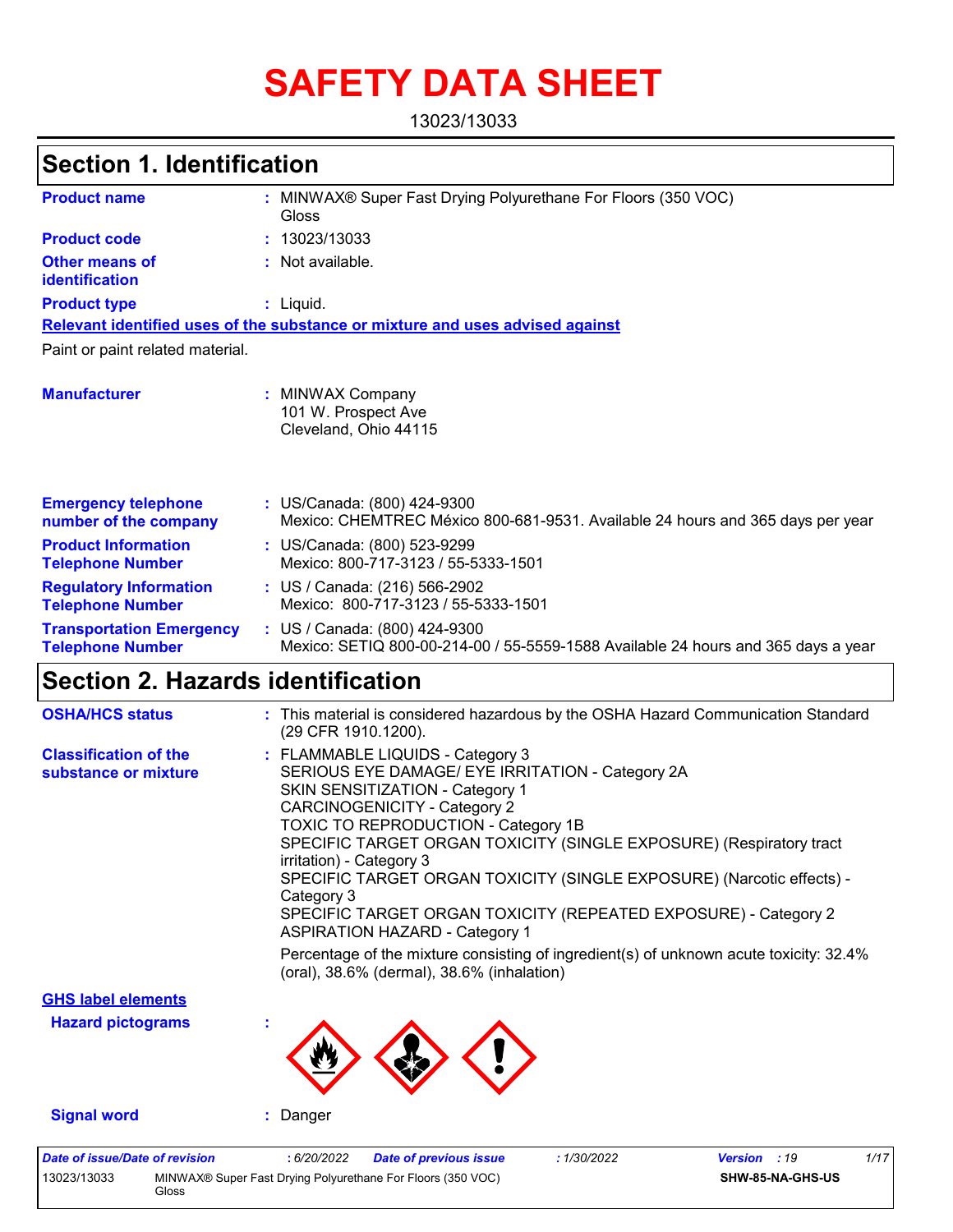## **Section 2. Hazards identification**

| <b>Hazard statements</b>                   | : Flammable liquid and vapor.<br>May be fatal if swallowed and enters airways.<br>May cause an allergic skin reaction.<br>Causes serious eye irritation.<br>May cause respiratory irritation.<br>May cause drowsiness or dizziness.<br>Suspected of causing cancer.<br>May damage fertility or the unborn child.<br>May cause damage to organs through prolonged or repeated exposure.                                                                                                                                                                                                                                                                                                                                                             |  |
|--------------------------------------------|----------------------------------------------------------------------------------------------------------------------------------------------------------------------------------------------------------------------------------------------------------------------------------------------------------------------------------------------------------------------------------------------------------------------------------------------------------------------------------------------------------------------------------------------------------------------------------------------------------------------------------------------------------------------------------------------------------------------------------------------------|--|
| <b>Precautionary statements</b>            |                                                                                                                                                                                                                                                                                                                                                                                                                                                                                                                                                                                                                                                                                                                                                    |  |
| <b>General</b>                             | : Read label before use. Keep out of reach of children. If medical advice is needed,<br>have product container or label at hand.                                                                                                                                                                                                                                                                                                                                                                                                                                                                                                                                                                                                                   |  |
| <b>Prevention</b>                          | : Obtain special instructions before use. Do not handle until all safety precautions have<br>been read and understood. Wear protective gloves, protective clothing and eye or face<br>protection. Keep away from heat, hot surfaces, sparks, open flames and other ignition<br>sources. No smoking. Use explosion-proof electrical, ventilating or lighting equipment.<br>Use non-sparking tools. Take action to prevent static discharges. Use only outdoors or<br>in a well-ventilated area. Do not breathe vapor. Wash thoroughly after handling.<br>Contaminated work clothing must not be allowed out of the workplace.                                                                                                                       |  |
| <b>Response</b>                            | : IF exposed or concerned: Get medical advice or attention. IF INHALED: Remove<br>person to fresh air and keep comfortable for breathing. Call a POISON CENTER or<br>doctor if you feel unwell. IF SWALLOWED: Immediately call a POISON CENTER or<br>doctor. Do NOT induce vomiting. IF ON SKIN (or hair): Take off immediately all<br>contaminated clothing. Rinse skin with water. Wash contaminated clothing before<br>reuse. IF ON SKIN: Wash with plenty of water. If skin irritation or rash occurs: Get<br>medical advice or attention. IF IN EYES: Rinse cautiously with water for several<br>minutes. Remove contact lenses, if present and easy to do. Continue rinsing. If eye<br>irritation persists: Get medical advice or attention. |  |
| <b>Storage</b>                             | : Store locked up. Store in a well-ventilated place. Keep container tightly closed. Keep<br>cool.                                                                                                                                                                                                                                                                                                                                                                                                                                                                                                                                                                                                                                                  |  |
| <b>Disposal</b>                            | Dispose of contents and container in accordance with all local, regional, national and<br>international regulations.                                                                                                                                                                                                                                                                                                                                                                                                                                                                                                                                                                                                                               |  |
| <b>Supplemental label</b><br>elements      | DELAYED EFFECTS FROM LONG TERM OVEREXPOSURE. Contains solvents which<br>can cause permanent brain and nervous system damage. Intentional misuse by<br>deliberately concentrating and inhaling the contents can be harmful or fatal. WARNING:<br>This product contains chemicals known to the State of California to cause cancer and<br>birth defects or other reproductive harm.                                                                                                                                                                                                                                                                                                                                                                  |  |
|                                            | Please refer to the SDS for additional information. Keep out of reach of children. Do not<br>transfer contents to other containers for storage.                                                                                                                                                                                                                                                                                                                                                                                                                                                                                                                                                                                                    |  |
| <b>Hazards not otherwise</b><br>classified | DANGER: Rags, steel wool, other waste soaked with this product, and sanding residue<br>may spontaneously catch fire if improperly discarded. Immediately place rags, steel<br>wool, other waste soaked with this product, and sanding residue in a sealed, water-filled,<br>metal container. Dispose of in accordance with local fire regulations.                                                                                                                                                                                                                                                                                                                                                                                                 |  |

# **Section 3. Composition/information on ingredients**

| Substance/mixture     |  |  |
|-----------------------|--|--|
| <b>Other means of</b> |  |  |

**identification**

**:** Mixture

**:** Not available.

**CAS number/other identifiers**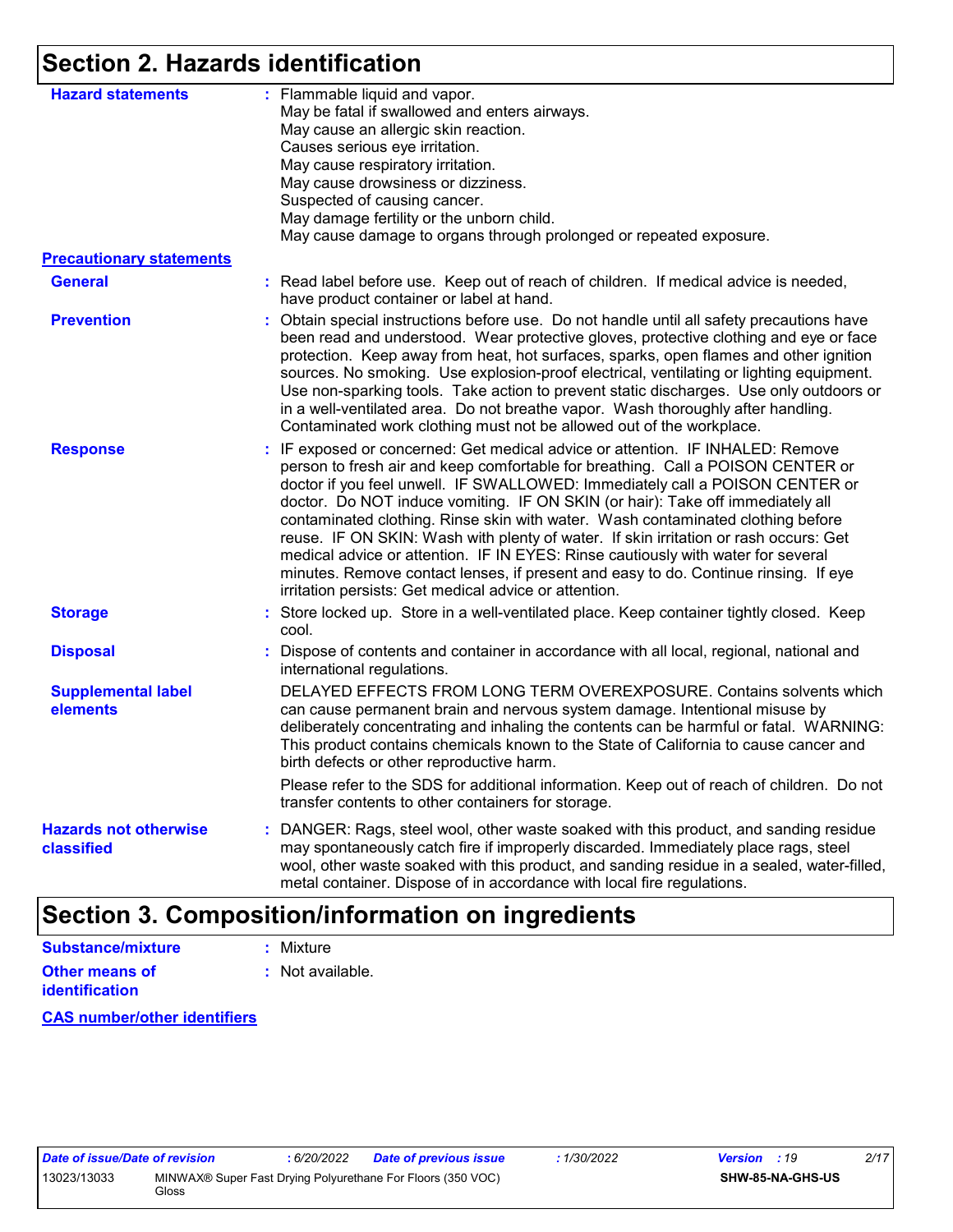### **Section 3. Composition/information on ingredients**

| <b>Ingredient name</b>               | % by weight | <b>CAS number</b> |
|--------------------------------------|-------------|-------------------|
| Light Aliphatic Hydrocarbon          | ≥25 - ≤50   | 64742-47-8        |
| p-Chlorobenzotrifluoride             | < 10        | $98-56-6$         |
| Vegetable Oil                        | ≤10         | 68956-68-3        |
| Light Aliphatic Hydrocarbon          | ≤5          | 64742-47-8        |
| Octamethylcyclotetrasiloxane         | ≤5          | 556-67-2          |
| Decamethylcyclopentasiloxane         | ≤3          | 541-02-6          |
| Hydrotreated Heavy Petroleum Naphtha | <1          | 64742-48-9        |
| Zirconium 2-Ethylhexanoate           | $\leq 1$    | 22464-99-9        |
| Methyl Ethyl Ketoxime                | l≤0.3       | 96-29-7           |
| Med. Aliphatic Hydrocarbon Solvent   | ≤0.3        | 64742-88-7        |
| Cobalt 2-Ethylhexanoate              | l≤0.3       | 136-52-7          |
| Calcium 2-Ethylhexanoate             | ≤0.3        | 136-51-6          |
| 2-(2-Methoxyethoxy)-ethanol          | ≤0.3        | 111-77-3          |

Any concentration shown as a range is to protect confidentiality or is due to batch variation.

**There are no additional ingredients present which, within the current knowledge of the supplier and in the concentrations applicable, are classified and hence require reporting in this section.**

**Occupational exposure limits, if available, are listed in Section 8.**

### **Section 4. First aid measures**

| <b>Description of necessary first aid measures</b> |                                                                                                                                                                                                                                                                                                                                                                                                                                                                                                                                                                                                                                                                                                                                                                                                                                                                                                                |
|----------------------------------------------------|----------------------------------------------------------------------------------------------------------------------------------------------------------------------------------------------------------------------------------------------------------------------------------------------------------------------------------------------------------------------------------------------------------------------------------------------------------------------------------------------------------------------------------------------------------------------------------------------------------------------------------------------------------------------------------------------------------------------------------------------------------------------------------------------------------------------------------------------------------------------------------------------------------------|
| <b>Eye contact</b>                                 | : Immediately flush eyes with plenty of water, occasionally lifting the upper and lower<br>eyelids. Check for and remove any contact lenses. Continue to rinse for at least 10<br>minutes. Get medical attention.                                                                                                                                                                                                                                                                                                                                                                                                                                                                                                                                                                                                                                                                                              |
| <b>Inhalation</b>                                  | : Remove victim to fresh air and keep at rest in a position comfortable for breathing. If it<br>is suspected that fumes are still present, the rescuer should wear an appropriate mask<br>or self-contained breathing apparatus. If not breathing, if breathing is irregular or if<br>respiratory arrest occurs, provide artificial respiration or oxygen by trained personnel. It<br>may be dangerous to the person providing aid to give mouth-to-mouth resuscitation.<br>Get medical attention. If necessary, call a poison center or physician. If unconscious,<br>place in recovery position and get medical attention immediately. Maintain an open<br>airway. Loosen tight clothing such as a collar, tie, belt or waistband. In case of<br>inhalation of decomposition products in a fire, symptoms may be delayed. The exposed<br>person may need to be kept under medical surveillance for 48 hours. |
| <b>Skin contact</b>                                | : Wash with plenty of soap and water. Remove contaminated clothing and shoes. Wash<br>contaminated clothing thoroughly with water before removing it, or wear gloves.<br>Continue to rinse for at least 10 minutes. Get medical attention. In the event of any<br>complaints or symptoms, avoid further exposure. Wash clothing before reuse. Clean<br>shoes thoroughly before reuse.                                                                                                                                                                                                                                                                                                                                                                                                                                                                                                                          |
| <b>Ingestion</b>                                   | : Get medical attention immediately. Call a poison center or physician. Wash out mouth<br>with water. Remove dentures if any. If material has been swallowed and the exposed<br>person is conscious, give small quantities of water to drink. Stop if the exposed person<br>feels sick as vomiting may be dangerous. Aspiration hazard if swallowed. Can enter<br>lungs and cause damage. Do not induce vomiting. If vomiting occurs, the head should<br>be kept low so that vomit does not enter the lungs. Never give anything by mouth to an<br>unconscious person. If unconscious, place in recovery position and get medical<br>attention immediately. Maintain an open airway. Loosen tight clothing such as a collar,<br>tie, belt or waistband.                                                                                                                                                        |

#### **Most important symptoms/effects, acute and delayed**

#### **Potential acute health effects**

**Eye contact :** Causes serious eye irritation.

| Date of issue/Date of revision |       | : 6/20/2022 | <b>Date of previous issue</b>                               | : 1/30/2022 | <b>Version</b> : 19 |                         | 3/17 |
|--------------------------------|-------|-------------|-------------------------------------------------------------|-------------|---------------------|-------------------------|------|
| 13023/13033                    | Gloss |             | MINWAX® Super Fast Drying Polyurethane For Floors (350 VOC) |             |                     | <b>SHW-85-NA-GHS-US</b> |      |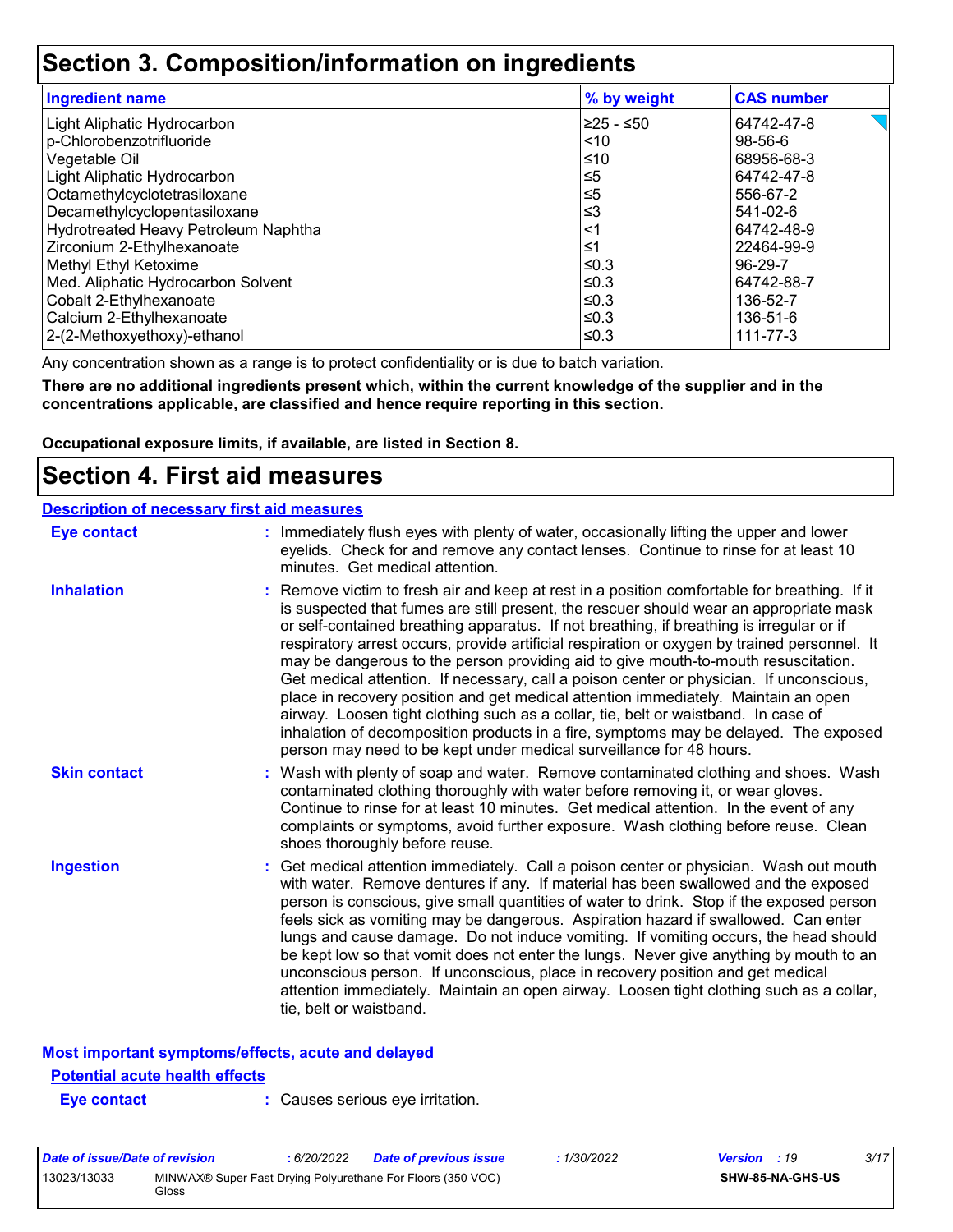# **Section 4. First aid measures**

| <b>Inhalation</b>                   | : Can cause central nervous system (CNS) depression. May cause drowsiness or<br>dizziness. May cause respiratory irritation.                                                                                                                                                                                                                                                                                    |
|-------------------------------------|-----------------------------------------------------------------------------------------------------------------------------------------------------------------------------------------------------------------------------------------------------------------------------------------------------------------------------------------------------------------------------------------------------------------|
| <b>Skin contact</b>                 | : May cause an allergic skin reaction.                                                                                                                                                                                                                                                                                                                                                                          |
| <b>Ingestion</b>                    | : Can cause central nervous system (CNS) depression. May be fatal if swallowed and<br>enters airways.                                                                                                                                                                                                                                                                                                           |
| <b>Over-exposure signs/symptoms</b> |                                                                                                                                                                                                                                                                                                                                                                                                                 |
| <b>Eye contact</b>                  | : Adverse symptoms may include the following:<br>pain or irritation<br>watering<br>redness                                                                                                                                                                                                                                                                                                                      |
| <b>Inhalation</b>                   | : Adverse symptoms may include the following:<br>respiratory tract irritation<br>coughing<br>nausea or vomiting<br>headache<br>drowsiness/fatigue<br>dizziness/vertigo<br>unconsciousness<br>reduced fetal weight<br>increase in fetal deaths<br>skeletal malformations                                                                                                                                         |
| <b>Skin contact</b>                 | : Adverse symptoms may include the following:<br>irritation<br>redness<br>reduced fetal weight<br>increase in fetal deaths<br>skeletal malformations                                                                                                                                                                                                                                                            |
| <b>Ingestion</b>                    | : Adverse symptoms may include the following:<br>nausea or vomiting<br>reduced fetal weight<br>increase in fetal deaths<br>skeletal malformations                                                                                                                                                                                                                                                               |
|                                     | <b>Indication of immediate medical attention and special treatment needed, if necessary</b>                                                                                                                                                                                                                                                                                                                     |
| <b>Notes to physician</b>           | : In case of inhalation of decomposition products in a fire, symptoms may be delayed.<br>The exposed person may need to be kept under medical surveillance for 48 hours.                                                                                                                                                                                                                                        |
| <b>Specific treatments</b>          | : No specific treatment.                                                                                                                                                                                                                                                                                                                                                                                        |
| <b>Protection of first-aiders</b>   | : No action shall be taken involving any personal risk or without suitable training. If it is<br>suspected that fumes are still present, the rescuer should wear an appropriate mask or<br>self-contained breathing apparatus. It may be dangerous to the person providing aid to<br>give mouth-to-mouth resuscitation. Wash contaminated clothing thoroughly with water<br>before removing it, or wear gloves. |
|                                     |                                                                                                                                                                                                                                                                                                                                                                                                                 |

**See toxicological information (Section 11)**

# **Section 5. Fire-fighting measures**

| <b>Extinguishing media</b>             |                                                        |
|----------------------------------------|--------------------------------------------------------|
| <b>Suitable extinguishing</b><br>media | : Use dry chemical, $CO2$ , water spray (fog) or foam. |
| Unsuitable extinguishing<br>media      | : Do not use water jet.                                |

| Date of issue/Date of revision |       | 6/20/2022 | Date of previous issue                                      | 1/30/2022 | <b>Version</b> : 19 |                         | 4/17 |
|--------------------------------|-------|-----------|-------------------------------------------------------------|-----------|---------------------|-------------------------|------|
| 13023/13033                    | Gloss |           | MINWAX® Super Fast Drying Polyurethane For Floors (350 VOC) |           |                     | <b>SHW-85-NA-GHS-US</b> |      |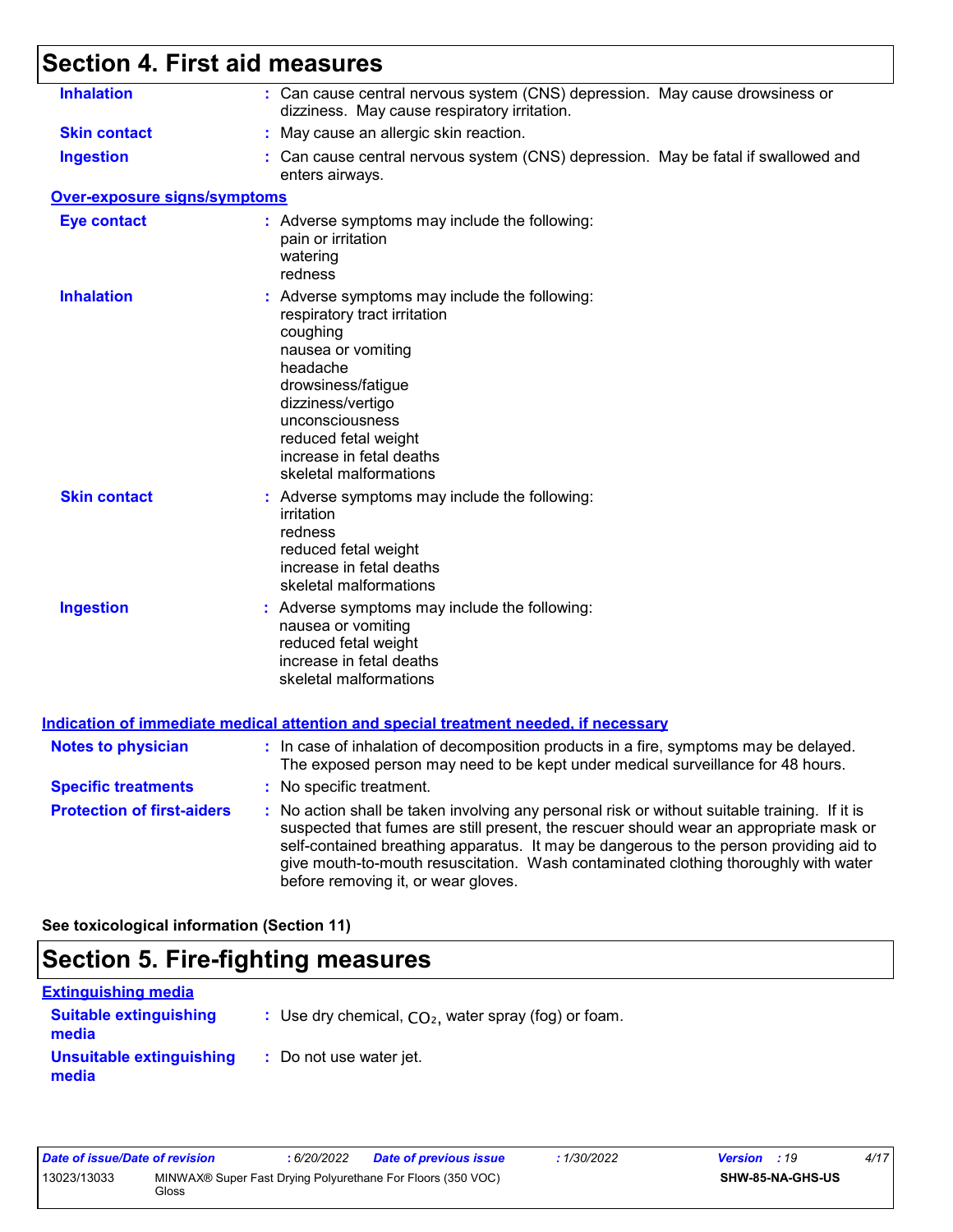### **Section 5. Fire-fighting measures**

| <b>Specific hazards arising</b><br>from the chemical     | : Flammable liquid and vapor. Runoff to sewer may create fire or explosion hazard. In a<br>fire or if heated, a pressure increase will occur and the container may burst, with the risk<br>of a subsequent explosion. The vapor/gas is heavier than air and will spread along the<br>ground. Vapors may accumulate in low or confined areas or travel a considerable<br>distance to a source of ignition and flash back. |
|----------------------------------------------------------|--------------------------------------------------------------------------------------------------------------------------------------------------------------------------------------------------------------------------------------------------------------------------------------------------------------------------------------------------------------------------------------------------------------------------|
| <b>Hazardous thermal</b><br>decomposition products       | Decomposition products may include the following materials:<br>carbon dioxide<br>carbon monoxide<br>halogenated compounds<br>carbonyl halides<br>metal oxide/oxides                                                                                                                                                                                                                                                      |
| <b>Special protective actions</b><br>for fire-fighters   | : Promptly isolate the scene by removing all persons from the vicinity of the incident if<br>there is a fire. No action shall be taken involving any personal risk or without suitable<br>training. Move containers from fire area if this can be done without risk. Use water<br>spray to keep fire-exposed containers cool.                                                                                            |
| <b>Special protective</b><br>equipment for fire-fighters | : Fire-fighters should wear appropriate protective equipment and self-contained breathing<br>apparatus (SCBA) with a full face-piece operated in positive pressure mode.                                                                                                                                                                                                                                                 |

### **Section 6. Accidental release measures**

#### **Personal precautions, protective equipment and emergency procedures**

| For non-emergency<br>personnel                               | : No action shall be taken involving any personal risk or without suitable training.<br>Evacuate surrounding areas. Keep unnecessary and unprotected personnel from<br>entering. Do not touch or walk through spilled material. Shut off all ignition sources.<br>No flares, smoking or flames in hazard area. Avoid breathing vapor or mist. Provide<br>adequate ventilation. Wear appropriate respirator when ventilation is inadequate. Put<br>on appropriate personal protective equipment.                                                                                                                                                                                                                                                                      |
|--------------------------------------------------------------|----------------------------------------------------------------------------------------------------------------------------------------------------------------------------------------------------------------------------------------------------------------------------------------------------------------------------------------------------------------------------------------------------------------------------------------------------------------------------------------------------------------------------------------------------------------------------------------------------------------------------------------------------------------------------------------------------------------------------------------------------------------------|
| For emergency responders                                     | If specialized clothing is required to deal with the spillage, take note of any information in<br>÷.<br>Section 8 on suitable and unsuitable materials. See also the information in "For non-<br>emergency personnel".                                                                                                                                                                                                                                                                                                                                                                                                                                                                                                                                               |
| <b>Environmental precautions</b>                             | : Avoid dispersal of spilled material and runoff and contact with soil, waterways, drains<br>and sewers. Inform the relevant authorities if the product has caused environmental<br>pollution (sewers, waterways, soil or air).                                                                                                                                                                                                                                                                                                                                                                                                                                                                                                                                      |
| <b>Methods and materials for containment and cleaning up</b> |                                                                                                                                                                                                                                                                                                                                                                                                                                                                                                                                                                                                                                                                                                                                                                      |
| <b>Small spill</b>                                           | : Stop leak if without risk. Move containers from spill area. Use spark-proof tools and<br>explosion-proof equipment. Dilute with water and mop up if water-soluble. Alternatively,<br>or if water-insoluble, absorb with an inert dry material and place in an appropriate waste<br>disposal container. Dispose of via a licensed waste disposal contractor.                                                                                                                                                                                                                                                                                                                                                                                                        |
| <b>Large spill</b>                                           | : Stop leak if without risk. Move containers from spill area. Use spark-proof tools and<br>explosion-proof equipment. Approach release from upwind. Prevent entry into sewers,<br>water courses, basements or confined areas. Wash spillages into an effluent treatment<br>plant or proceed as follows. Contain and collect spillage with non-combustible,<br>absorbent material e.g. sand, earth, vermiculite or diatomaceous earth and place in<br>container for disposal according to local regulations (see Section 13). Dispose of via a<br>licensed waste disposal contractor. Contaminated absorbent material may pose the<br>same hazard as the spilled product. Note: see Section 1 for emergency contact<br>information and Section 13 for waste disposal. |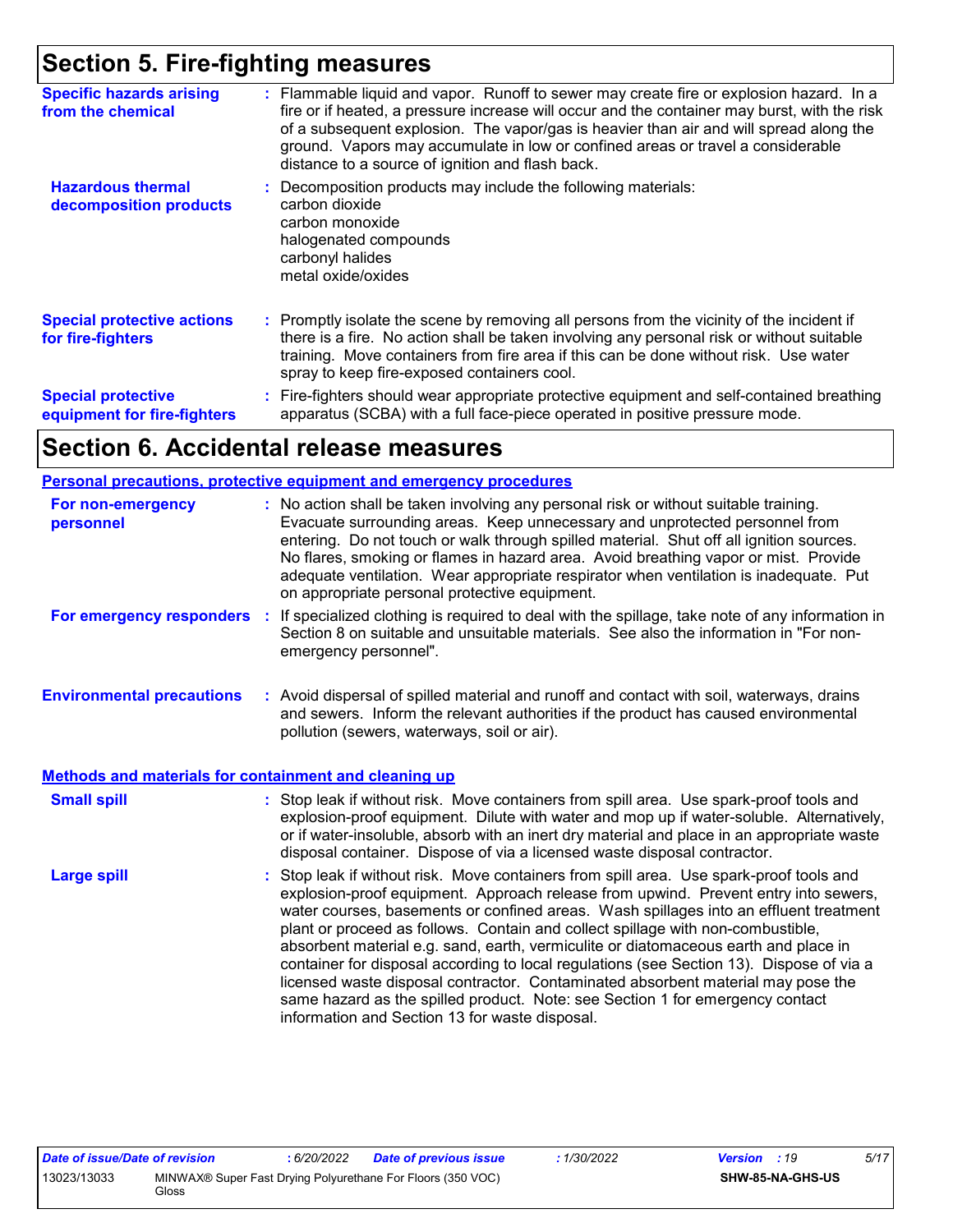# **Section 7. Handling and storage**

| <b>Precautions for safe handling</b>                                      |                                                                                                                                                                                                                                                                                                                                                                                                                                                                                                                                                                                                                                                                                                                                                                                                                                                                                                                                                                                                                                                                                                                                                                      |
|---------------------------------------------------------------------------|----------------------------------------------------------------------------------------------------------------------------------------------------------------------------------------------------------------------------------------------------------------------------------------------------------------------------------------------------------------------------------------------------------------------------------------------------------------------------------------------------------------------------------------------------------------------------------------------------------------------------------------------------------------------------------------------------------------------------------------------------------------------------------------------------------------------------------------------------------------------------------------------------------------------------------------------------------------------------------------------------------------------------------------------------------------------------------------------------------------------------------------------------------------------|
| <b>Protective measures</b>                                                | : Put on appropriate personal protective equipment (see Section 8). Persons with a<br>history of skin sensitization problems should not be employed in any process in which<br>this product is used. Avoid exposure - obtain special instructions before use. Avoid<br>exposure during pregnancy. Do not handle until all safety precautions have been read<br>and understood. Do not get in eyes or on skin or clothing. Do not breathe vapor or mist.<br>Do not swallow. Use only with adequate ventilation. Wear appropriate respirator when<br>ventilation is inadequate. Do not enter storage areas and confined spaces unless<br>adequately ventilated. Keep in the original container or an approved alternative made<br>from a compatible material, kept tightly closed when not in use. Store and use away<br>from heat, sparks, open flame or any other ignition source. Use explosion-proof<br>electrical (ventilating, lighting and material handling) equipment. Use only non-sparking<br>tools. Take precautionary measures against electrostatic discharges. Empty containers<br>retain product residue and can be hazardous. Do not reuse container. |
| <b>Advice on general</b><br>occupational hygiene                          | Eating, drinking and smoking should be prohibited in areas where this material is<br>handled, stored and processed. Workers should wash hands and face before eating,<br>drinking and smoking. Remove contaminated clothing and protective equipment before<br>entering eating areas. See also Section 8 for additional information on hygiene<br>measures.                                                                                                                                                                                                                                                                                                                                                                                                                                                                                                                                                                                                                                                                                                                                                                                                          |
| <b>Conditions for safe storage,</b><br>including any<br>incompatibilities | Store in accordance with local regulations. Store in a segregated and approved area.<br>Store in original container protected from direct sunlight in a dry, cool and well-ventilated<br>area, away from incompatible materials (see Section 10) and food and drink. Store<br>locked up. Eliminate all ignition sources. Separate from oxidizing materials. Keep<br>container tightly closed and sealed until ready for use. Containers that have been<br>opened must be carefully resealed and kept upright to prevent leakage. Do not store in<br>unlabeled containers. Use appropriate containment to avoid environmental<br>contamination. See Section 10 for incompatible materials before handling or use.                                                                                                                                                                                                                                                                                                                                                                                                                                                     |

# **Section 8. Exposure controls/personal protection**

#### **Control parameters**

#### **Occupational exposure limits (OSHA United States)**

| <b>Ingredient name</b>                                                              | CAS#                          | <b>Exposure limits</b>                                                                                                                                                                                                                                                                                                  |  |  |
|-------------------------------------------------------------------------------------|-------------------------------|-------------------------------------------------------------------------------------------------------------------------------------------------------------------------------------------------------------------------------------------------------------------------------------------------------------------------|--|--|
| Light Aliphatic Hydrocarbon                                                         | 64742-47-8                    | ACGIH TLV (United States, 1/2021).<br>Absorbed through skin.<br>TWA: 200 mg/m <sup>3</sup> , (as total hydrocarbon<br>vapor) 8 hours.                                                                                                                                                                                   |  |  |
| p-Chlorobenzotrifluoride                                                            | 98-56-6                       | None.                                                                                                                                                                                                                                                                                                                   |  |  |
| Vegetable Oil                                                                       | 68956-68-3                    | NIOSH REL (United States, 10/2020).<br>TWA: 5 mg/m <sup>3</sup> 10 hours. Form: Respirable<br>fraction<br>TWA: 10 mg/m <sup>3</sup> 10 hours. Form: Total<br>OSHA PEL (United States, 5/2018).<br>TWA: 5 mg/m <sup>3</sup> 8 hours. Form: Respirable<br>fraction<br>TWA: 15 mg/m <sup>3</sup> 8 hours. Form: Total dust |  |  |
| Light Aliphatic Hydrocarbon                                                         | 64742-47-8                    | ACGIH TLV (United States, 1/2021).<br>Absorbed through skin.<br>TWA: 200 mg/m <sup>3</sup> , (as total hydrocarbon<br>vapor) 8 hours.                                                                                                                                                                                   |  |  |
| Octamethylcyclotetrasiloxane                                                        | 556-67-2                      | OARS WEEL (United States, 1/2021).<br>TWA: 10 ppm 8 hours.                                                                                                                                                                                                                                                              |  |  |
| Decamethylcyclopentasiloxane                                                        | 541-02-6                      | OARS WEEL (United States, 1/2021).<br>TWA: 10 ppm 8 hours.                                                                                                                                                                                                                                                              |  |  |
| Hydrotreated Heavy Petroleum Naphtha                                                | 64742-48-9                    | None.                                                                                                                                                                                                                                                                                                                   |  |  |
| Date of issue/Date of revision<br>: 6/20/2022                                       | <b>Date of previous issue</b> | 6/17<br>: 1/30/2022<br>Version : 19                                                                                                                                                                                                                                                                                     |  |  |
| MINWAX® Super Fast Drying Polyurethane For Floors (350 VOC)<br>13023/13033<br>Gloss |                               | SHW-85-NA-GHS-US                                                                                                                                                                                                                                                                                                        |  |  |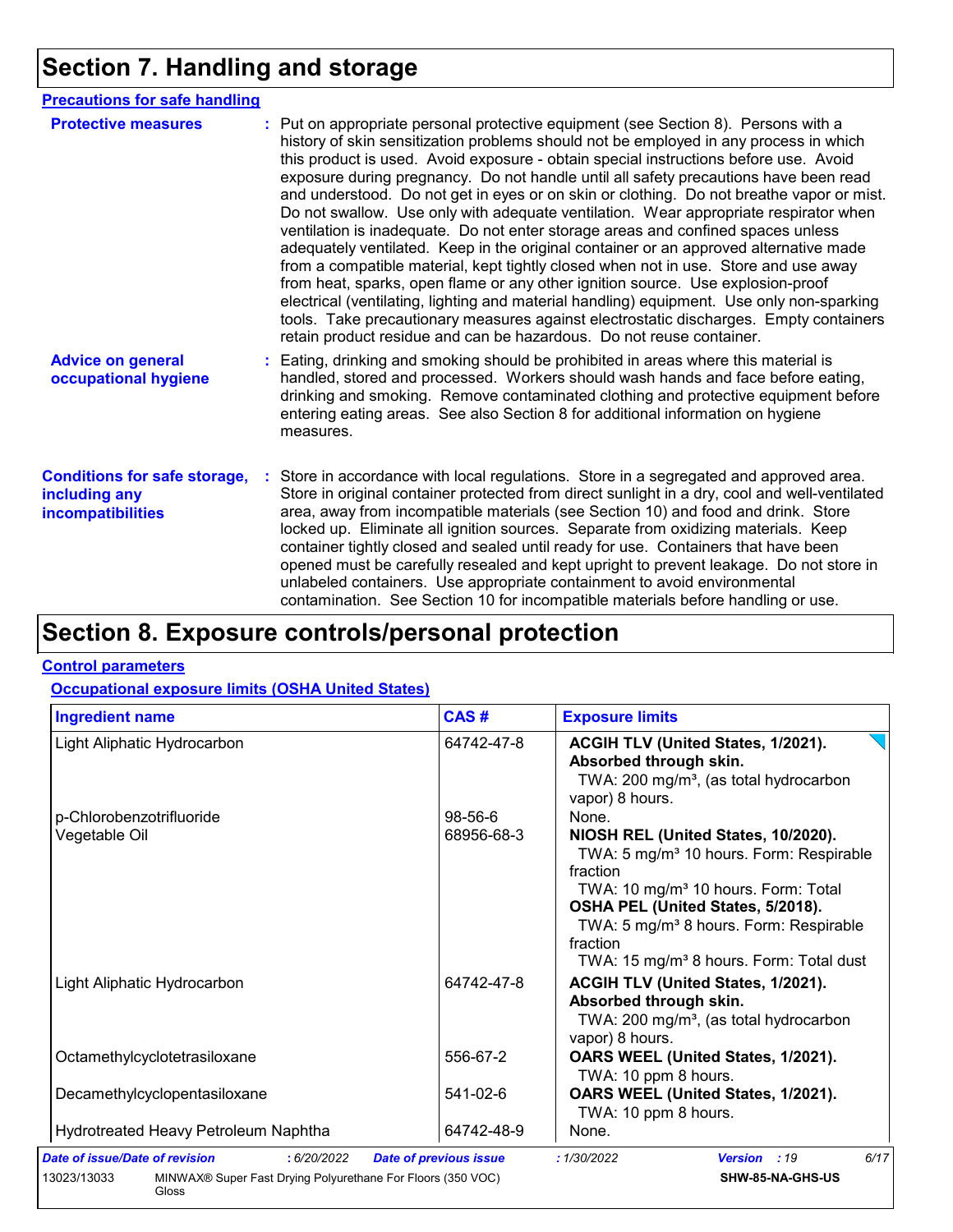# **Section 8. Exposure controls/personal protection**

| Zirconium 2-Ethylhexanoate                              | 22464-99-9           | ACGIH TLV (United States, 1/2021).<br>TWA: $5 \text{ mg/m}^3$ , (as Zr) 8 hours.<br>STEL: 10 mg/m <sup>3</sup> , (as Zr) 15 minutes.<br>NIOSH REL (United States, 10/2020).<br>TWA: $5 \text{ mg/m}^3$ , (as Zr) 10 hours.<br>STEL: 10 mg/m <sup>3</sup> , (as Zr) 15 minutes.<br>OSHA PEL (United States, 5/2018).<br>TWA: $5 \text{ mg/m}^3$ , (as Zr) 8 hours. |
|---------------------------------------------------------|----------------------|-------------------------------------------------------------------------------------------------------------------------------------------------------------------------------------------------------------------------------------------------------------------------------------------------------------------------------------------------------------------|
| Methyl Ethyl Ketoxime                                   | 96-29-7              | OARS WEEL (United States, 1/2021). Skin<br>sensitizer.<br>TWA: 10 ppm 8 hours.                                                                                                                                                                                                                                                                                    |
| Med. Aliphatic Hydrocarbon Solvent                      | 64742-88-7           | OSHA PEL (United States, 5/2018).<br>TWA: 100 ppm 8 hours.<br>TWA: $400 \text{ mg/m}^3$ 8 hours.                                                                                                                                                                                                                                                                  |
| Cobalt 2-Ethylhexanoate                                 | 136-52-7             | ACGIH TLV (United States, 1/2021). Skin<br>sensitizer. Inhalation sensitizer.<br>TWA: $0.02$ mg/m <sup>3</sup> , (as Co) 8 hours.                                                                                                                                                                                                                                 |
| Calcium 2-Ethylhexanoate<br>2-(2-Methoxyethoxy)-ethanol | 136-51-6<br>111-77-3 | None.<br>None.                                                                                                                                                                                                                                                                                                                                                    |

#### **Occupational exposure limits (Canada)**

| <b>Ingredient name</b>                            | CAS#       | <b>Exposure limits</b>                                                                                                                                                                                                                                                                                                                                                                                                                                          |  |
|---------------------------------------------------|------------|-----------------------------------------------------------------------------------------------------------------------------------------------------------------------------------------------------------------------------------------------------------------------------------------------------------------------------------------------------------------------------------------------------------------------------------------------------------------|--|
| Petroleum refining, hydrotreated light distillate | 64742-47-8 | <b>CA British Columbia Provincial (Canada,</b><br>6/2021). Absorbed through skin.<br>TWA: 200 mg/m <sup>3</sup> , (as total hydrocarbon<br>vapour) 8 hours.<br>CA Alberta Provincial (Canada, 6/2018).<br>Absorbed through skin.<br>8 hrs OEL: 200 mg/m <sup>3</sup> , (as total hydrocarbon<br>vapour) 8 hours.<br>CA Ontario Provincial (Canada, 6/2019).<br>Absorbed through skin.<br>TWA: 200 mg/m <sup>3</sup> , (as total hydrocarbon<br>vapour) 8 hours. |  |
| Petroleum refining, hydrotreated light distillate | 64742-47-8 | <b>CA British Columbia Provincial (Canada,</b><br>6/2021). Absorbed through skin.<br>TWA: 200 mg/m <sup>3</sup> , (as total hydrocarbon<br>vapour) 8 hours.<br>CA Alberta Provincial (Canada, 6/2018).<br>Absorbed through skin.<br>8 hrs OEL: 200 mg/m <sup>3</sup> , (as total hydrocarbon<br>vapour) 8 hours.<br>CA Ontario Provincial (Canada, 6/2019).<br>Absorbed through skin.<br>TWA: 200 mg/m <sup>3</sup> , (as total hydrocarbon<br>vapour) 8 hours. |  |
| Octamethylcyclotetrasiloxane                      | 556-67-2   | OARS WEEL (United States, 1/2021).<br>TWA: 10 ppm 8 hours.                                                                                                                                                                                                                                                                                                                                                                                                      |  |
| Decamethylcyclopentasiloxane                      | 541-02-6   | OARS WEEL (United States, 1/2021).<br>TWA: 10 ppm 8 hours.                                                                                                                                                                                                                                                                                                                                                                                                      |  |
| Zirconium 2-Ethylhexanoate                        | 22464-99-9 | CA Alberta Provincial (Canada, 6/2018).<br>8 hrs OEL: 5 mg/m <sup>3</sup> , (as Zr) 8 hours.<br>15 min OEL: 10 mg/m <sup>3</sup> , (as Zr) 15 minutes.<br><b>CA British Columbia Provincial (Canada,</b><br>$6/2021$ ).<br>TWA: $5 \text{ mg/m}^3$ , (as Zr) 8 hours.                                                                                                                                                                                           |  |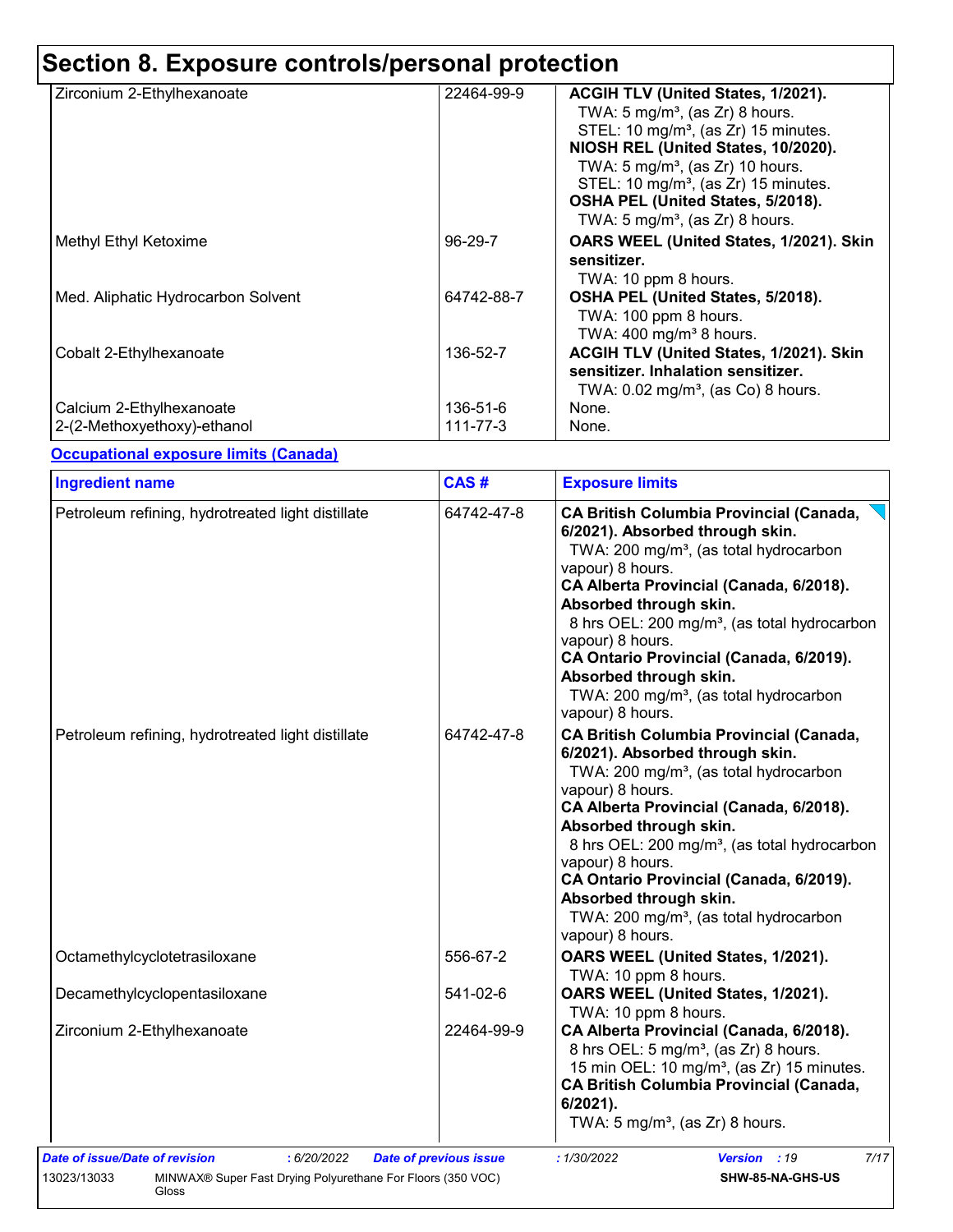# **Section 8. Exposure controls/personal protection**

|                         |          | STEL: 10 mg/m <sup>3</sup> , (as Zr) 15 minutes.<br>CA Quebec Provincial (Canada, 6/2021).<br>TWAEV: $5 \text{ mg/m}^3$ , (as Zr) 8 hours.<br>STEV: 10 mg/m <sup>3</sup> , (as Zr) 15 minutes.<br>CA Ontario Provincial (Canada, 6/2019).<br>STEL: 10 mg/m <sup>3</sup> , (as Zr) 15 minutes.<br>TWA: $5 \text{ mg/m}^3$ , (as Zr) 8 hours.                                                                                                                                                                                                                              |
|-------------------------|----------|--------------------------------------------------------------------------------------------------------------------------------------------------------------------------------------------------------------------------------------------------------------------------------------------------------------------------------------------------------------------------------------------------------------------------------------------------------------------------------------------------------------------------------------------------------------------------|
| Methyl Ethyl Ketoxime   | 96-29-7  | OARS WEEL (United States, 1/2021). Skin<br>sensitizer.<br>TWA: 10 ppm 8 hours.                                                                                                                                                                                                                                                                                                                                                                                                                                                                                           |
| Cobalt 2-Ethylhexanoate | 136-52-7 | <b>CA British Columbia Provincial (Canada,</b><br>6/2021). Skin sensitizer. Inhalation<br>sensitizer.<br>TWA: $0.02 \text{ mg/m}^3$ , (as Co, Total) 8 hours.<br>CA Quebec Provincial (Canada, 6/2021).<br>Skin sensitizer.<br>TWAEV: $0.02$ mg/m <sup>3</sup> , (as Co) 8 hours.<br>CA Ontario Provincial (Canada, 6/2019).<br>TWA: $0.02$ mg/m <sup>3</sup> , (as Co) 8 hours.<br><b>CA Saskatchewan Provincial (Canada,</b><br>7/2013).<br>STEL: $0.06 \text{ mg/m}^3$ , (measured as Co) 15<br>minutes.<br>TWA: $0.02 \text{ mg/m}^3$ , (measured as Co) 8<br>hours. |

#### **Occupational exposure limits (Mexico)**

|                             | CAS#       | <b>Exposure limits</b>                                                                                                                       |
|-----------------------------|------------|----------------------------------------------------------------------------------------------------------------------------------------------|
| Light Aliphatic Hydrocarbon | 64742-47-8 | <b>ACGIH TLV (United States, 1/2021).</b><br>Absorbed through skin.<br>TWA: 200 mg/m <sup>3</sup> , (as total hydrocarbon<br>vapor) 8 hours. |
| Light Aliphatic Hydrocarbon | 64742-47-8 | ACGIH TLV (United States, 1/2021).<br>Absorbed through skin.<br>TWA: 200 mg/m <sup>3</sup> , (as total hydrocarbon<br>vapor) 8 hours.        |
| Zirconium 2-Ethylhexanoate  | 22464-99-9 | NOM-010-STPS-2014 (Mexico, 4/2016).<br>TWA: $5 \text{ mg/m}^3$ , (as Zr) 8 hours.<br>STEL: 10 mg/m <sup>3</sup> , (as Zr) 15 minutes.        |
| Cobalt 2-Ethylhexanoate     | 136-52-7   | NOM-010-STPS-2014 (Mexico, 4/2016).<br>TWA: 0.02 mg/m <sup>3</sup> , (as Co) 8 hours.                                                        |

| <b>Appropriate engineering</b><br>controls | : Use only with adequate ventilation. Use process enclosures, local exhaust ventilation or<br>other engineering controls to keep worker exposure to airborne contaminants below any<br>recommended or statutory limits. The engineering controls also need to keep gas,<br>vapor or dust concentrations below any lower explosive limits. Use explosion-proof<br>ventilation equipment. |
|--------------------------------------------|-----------------------------------------------------------------------------------------------------------------------------------------------------------------------------------------------------------------------------------------------------------------------------------------------------------------------------------------------------------------------------------------|
| <b>Environmental exposure</b><br>controls  | Emissions from ventilation or work process equipment should be checked to ensure<br>÷.<br>they comply with the requirements of environmental protection legislation. In some<br>cases, fume scrubbers, filters or engineering modifications to the process equipment<br>will be necessary to reduce emissions to acceptable levels.                                                     |
|                                            |                                                                                                                                                                                                                                                                                                                                                                                         |

#### **Individual protection measures**

| Date of issue/Date of revision |                                                                             | : 6/20/2022 | <b>Date of previous issue</b> | 1/30/2022 | <b>Version</b> : 19 | 8/17 |
|--------------------------------|-----------------------------------------------------------------------------|-------------|-------------------------------|-----------|---------------------|------|
| 13023/13033                    | MINWAX® Super Fast Drying Polyurethane For Floors (350 VOC)<br><b>Gloss</b> |             |                               |           | SHW-85-NA-GHS-US    |      |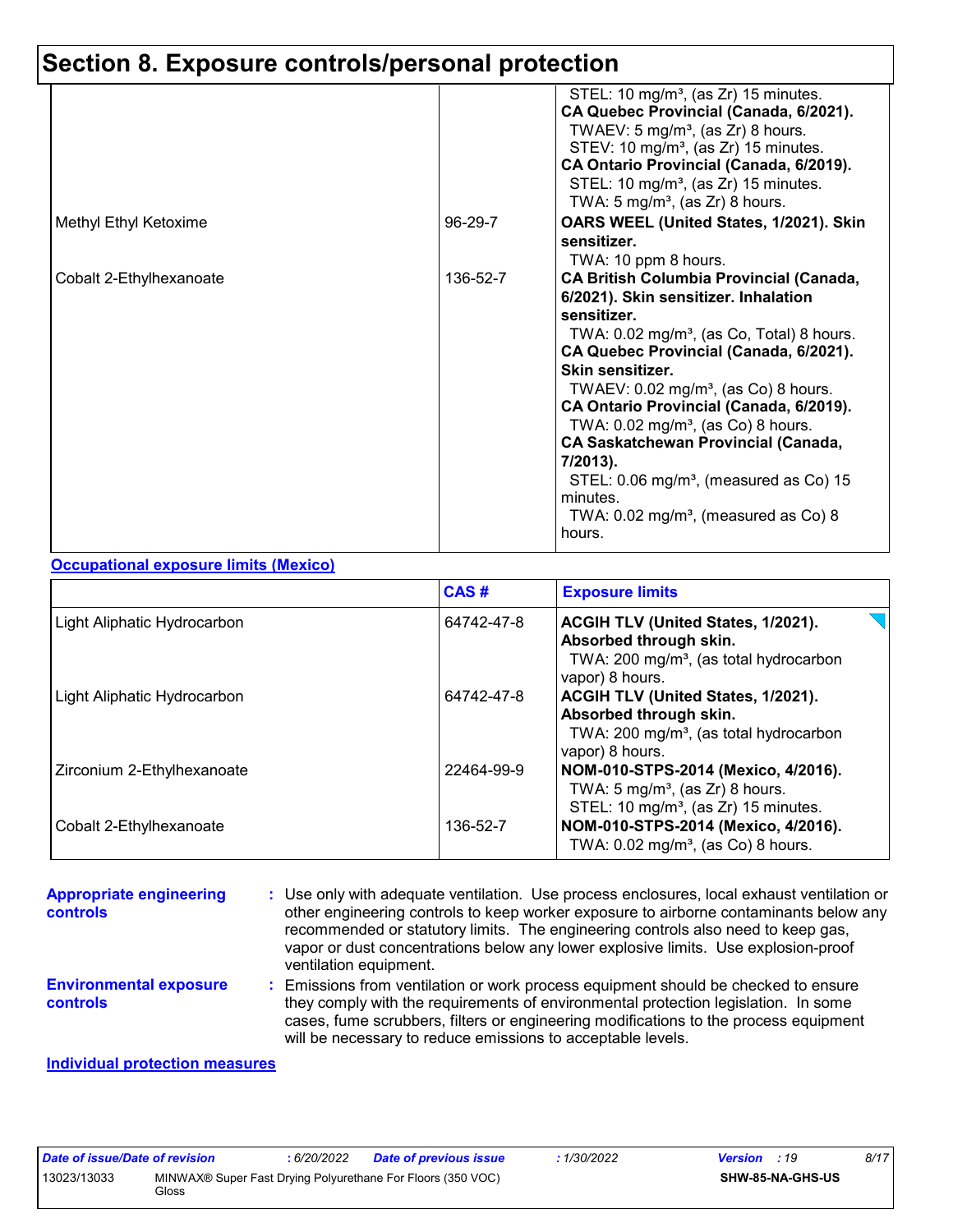# **Section 8. Exposure controls/personal protection**

| <b>Hygiene measures</b>       | : Wash hands, forearms and face thoroughly after handling chemical products, before<br>eating, smoking and using the lavatory and at the end of the working period.<br>Appropriate techniques should be used to remove potentially contaminated clothing.<br>Contaminated work clothing should not be allowed out of the workplace. Wash<br>contaminated clothing before reusing. Ensure that eyewash stations and safety<br>showers are close to the workstation location.                                                                                                                                            |
|-------------------------------|------------------------------------------------------------------------------------------------------------------------------------------------------------------------------------------------------------------------------------------------------------------------------------------------------------------------------------------------------------------------------------------------------------------------------------------------------------------------------------------------------------------------------------------------------------------------------------------------------------------------|
| <b>Eye/face protection</b>    | : Safety eyewear complying with an approved standard should be used when a risk<br>assessment indicates this is necessary to avoid exposure to liquid splashes, mists,<br>gases or dusts. If contact is possible, the following protection should be worn, unless<br>the assessment indicates a higher degree of protection: chemical splash goggles.                                                                                                                                                                                                                                                                  |
| <b>Skin protection</b>        |                                                                                                                                                                                                                                                                                                                                                                                                                                                                                                                                                                                                                        |
| <b>Hand protection</b>        | : Chemical-resistant, impervious gloves complying with an approved standard should be<br>worn at all times when handling chemical products if a risk assessment indicates this is<br>necessary. Considering the parameters specified by the glove manufacturer, check<br>during use that the gloves are still retaining their protective properties. It should be<br>noted that the time to breakthrough for any glove material may be different for different<br>glove manufacturers. In the case of mixtures, consisting of several substances, the<br>protection time of the gloves cannot be accurately estimated. |
| <b>Body protection</b>        | : Personal protective equipment for the body should be selected based on the task being<br>performed and the risks involved and should be approved by a specialist before<br>handling this product. When there is a risk of ignition from static electricity, wear anti-<br>static protective clothing. For the greatest protection from static discharges, clothing<br>should include anti-static overalls, boots and gloves.                                                                                                                                                                                         |
| <b>Other skin protection</b>  | : Appropriate footwear and any additional skin protection measures should be selected<br>based on the task being performed and the risks involved and should be approved by a<br>specialist before handling this product.                                                                                                                                                                                                                                                                                                                                                                                              |
| <b>Respiratory protection</b> | : Based on the hazard and potential for exposure, select a respirator that meets the<br>appropriate standard or certification. Respirators must be used according to a<br>respiratory protection program to ensure proper fitting, training, and other important<br>aspects of use.                                                                                                                                                                                                                                                                                                                                    |

# **Section 9. Physical and chemical properties**

The conditions of measurement of all properties are at standard temperature and pressure unless otherwise indicated.

| <b>Appearance</b>                                                 |                                                                                    |  |  |  |
|-------------------------------------------------------------------|------------------------------------------------------------------------------------|--|--|--|
| <b>Physical state</b>                                             | $:$ Liquid.                                                                        |  |  |  |
| <b>Color</b>                                                      | : Not available.                                                                   |  |  |  |
| Odor                                                              | : Not available.                                                                   |  |  |  |
| <b>Odor threshold</b>                                             | : Not available.                                                                   |  |  |  |
| pH                                                                | : Not applicable.                                                                  |  |  |  |
| <b>Melting point/freezing point</b>                               | : Not available.                                                                   |  |  |  |
| <b>Boiling point, initial boiling</b><br>point, and boiling range | : $138^{\circ}$ C (280.4 $^{\circ}$ F)                                             |  |  |  |
| <b>Flash point</b>                                                | : Closed cup: 43°C (109.4°F) [Pensky-Martens Closed Cup]                           |  |  |  |
| <b>Evaporation rate</b>                                           | $: 0.13$ (butyl acetate = 1)                                                       |  |  |  |
| <b>Flammability</b>                                               | : Not available.                                                                   |  |  |  |
| Lower and upper explosion<br>limit/flammability limit             | $:$ Lower: $0.7\%$<br>Upper: 10.5%                                                 |  |  |  |
| <b>Vapor pressure</b>                                             | : $0.71$ kPa (5.3 mm Hg)                                                           |  |  |  |
| <b>Relative vapor density</b>                                     | : $5 \text{ [Air = 1]}$                                                            |  |  |  |
| <b>Relative density</b>                                           | : 0.92                                                                             |  |  |  |
| <b>Solubility</b>                                                 | : Not available.                                                                   |  |  |  |
| <b>Date of issue/Date of revision</b>                             | 9/17<br>: 6/20/2022<br>Version : 19<br><b>Date of previous issue</b><br>:1/30/2022 |  |  |  |
| 13023/13033<br>Gloss                                              | MINWAX® Super Fast Drying Polyurethane For Floors (350 VOC)<br>SHW-85-NA-GHS-US    |  |  |  |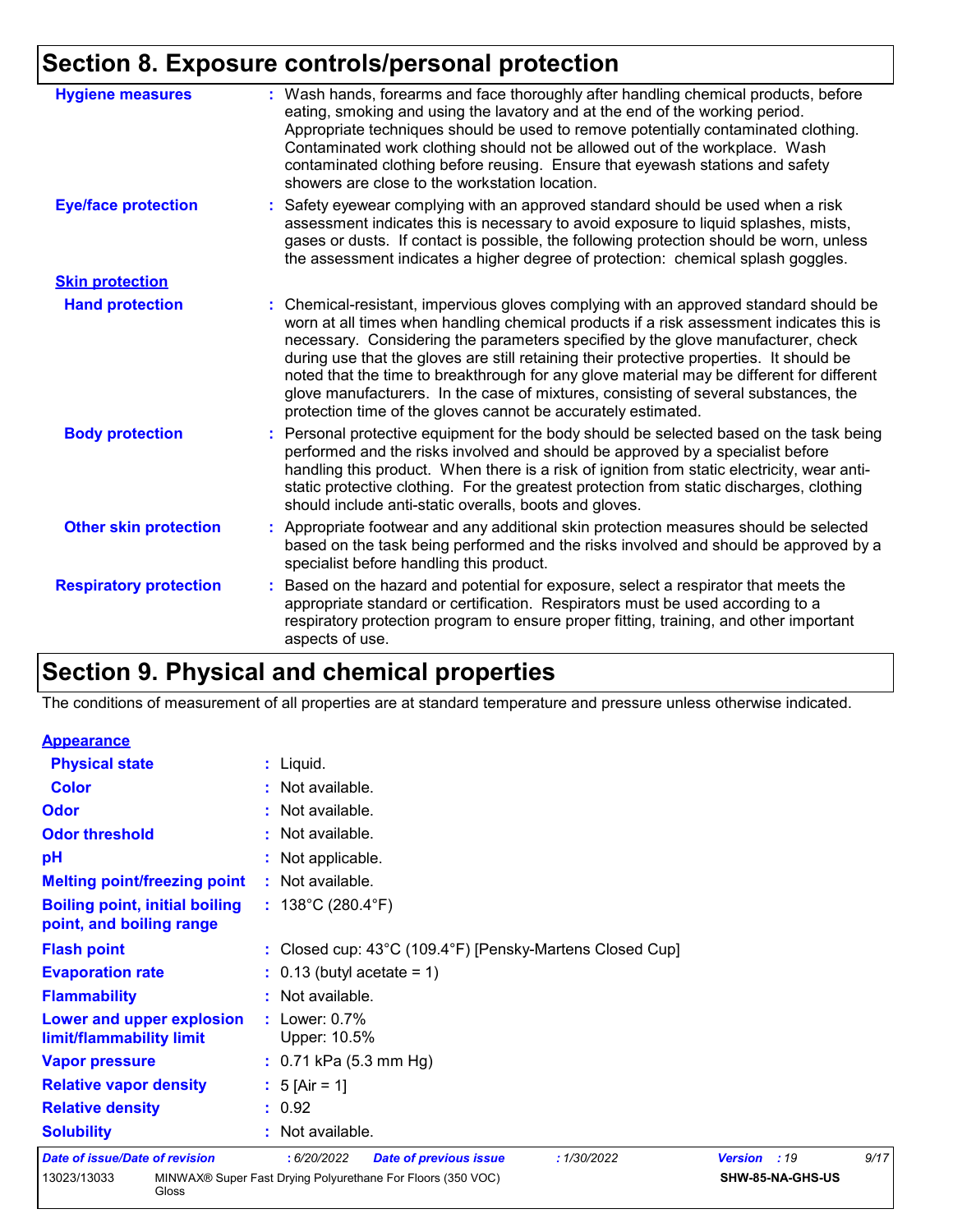## **Section 9. Physical and chemical properties**

| <b>Partition coefficient: n-</b><br>octanol/water | : Not applicable.                                                |
|---------------------------------------------------|------------------------------------------------------------------|
| <b>Auto-ignition temperature</b>                  | : Not available.                                                 |
| <b>Decomposition temperature</b>                  | $\therefore$ Not available.                                      |
| <b>Viscosity</b>                                  | : Kinematic (40°C (104°F)): <20.5 mm <sup>2</sup> /s (<20.5 cSt) |
| <b>Molecular weight</b>                           | : Not applicable.                                                |
| <b>Aerosol product</b>                            |                                                                  |
| <b>Heat of combustion</b>                         | : $18.552$ kJ/g                                                  |

# **Section 10. Stability and reactivity**

| <b>Reactivity</b>                            | : No specific test data related to reactivity available for this product or its ingredients.                                                                                                                                               |
|----------------------------------------------|--------------------------------------------------------------------------------------------------------------------------------------------------------------------------------------------------------------------------------------------|
| <b>Chemical stability</b>                    | : The product is stable.                                                                                                                                                                                                                   |
| <b>Possibility of hazardous</b><br>reactions | : Under normal conditions of storage and use, hazardous reactions will not occur.                                                                                                                                                          |
| <b>Conditions to avoid</b>                   | : Avoid all possible sources of ignition (spark or flame). Do not pressurize, cut, weld,<br>braze, solder, drill, grind or expose containers to heat or sources of ignition. Do not<br>allow vapor to accumulate in low or confined areas. |
| <b>Incompatible materials</b>                | Reactive or incompatible with the following materials:<br>oxidizing materials                                                                                                                                                              |
| <b>Hazardous decomposition</b><br>products   | : Under normal conditions of storage and use, hazardous decomposition products should<br>not be produced.                                                                                                                                  |

# **Section 11. Toxicological information**

#### **Information on toxicological effects**

#### **Acute toxicity**

| <b>Product/ingredient name</b> | <b>Result</b>                | <b>Species</b> | <b>Dose</b>            | <b>Exposure</b> |
|--------------------------------|------------------------------|----------------|------------------------|-----------------|
| p-Chlorobenzotrifluoride       | LD50 Oral                    | Rat            | $13$ g/kg              |                 |
| Octamethylcyclotetrasiloxane   | LC50 Inhalation Vapor        | Rat            | $36$ g/m <sup>3</sup>  | 4 hours         |
|                                | LD50 Dermal                  | Rat            | 1770 mg/kg             |                 |
|                                | LD50 Oral                    | Rat            | 1540 mg/kg             |                 |
| Decamethylcyclopentasiloxane   | LD50 Oral                    | Rat            | >24134 mg/kg           |                 |
| <b>Hydrotreated Heavy</b>      | <b>LC50 Inhalation Vapor</b> | Rat            | 8500 mg/m <sup>3</sup> | 4 hours         |
| Petroleum Naphtha              |                              |                |                        |                 |
|                                | LD50 Oral                    | Rat            | $>6$ g/kg              |                 |
| Zirconium 2-Ethylhexanoate     | LD50 Dermal                  | Rabbit         | $>5$ g/kg              |                 |
|                                | LD50 Oral                    | Rat            | $>5$ g/kg              |                 |
| Methyl Ethyl Ketoxime          | LD50 Oral                    | Rat            | 930 mg/kg              |                 |
| Cobalt 2-Ethylhexanoate        | LD50 Dermal                  | Rabbit         | $>5$ g/kg              |                 |
|                                | LD50 Oral                    | Rat            | $1.22$ g/kg            |                 |

#### **Irritation/Corrosion**

| Date of issue/Date of revision |       | : 6/20/2022 | <b>Date of previous issue</b>                               | : 1/30/2022 | <b>Version</b> : 19     | 10/17 |
|--------------------------------|-------|-------------|-------------------------------------------------------------|-------------|-------------------------|-------|
| 13023/13033                    | Gloss |             | MINWAX® Super Fast Drying Polyurethane For Floors (350 VOC) |             | <b>SHW-85-NA-GHS-US</b> |       |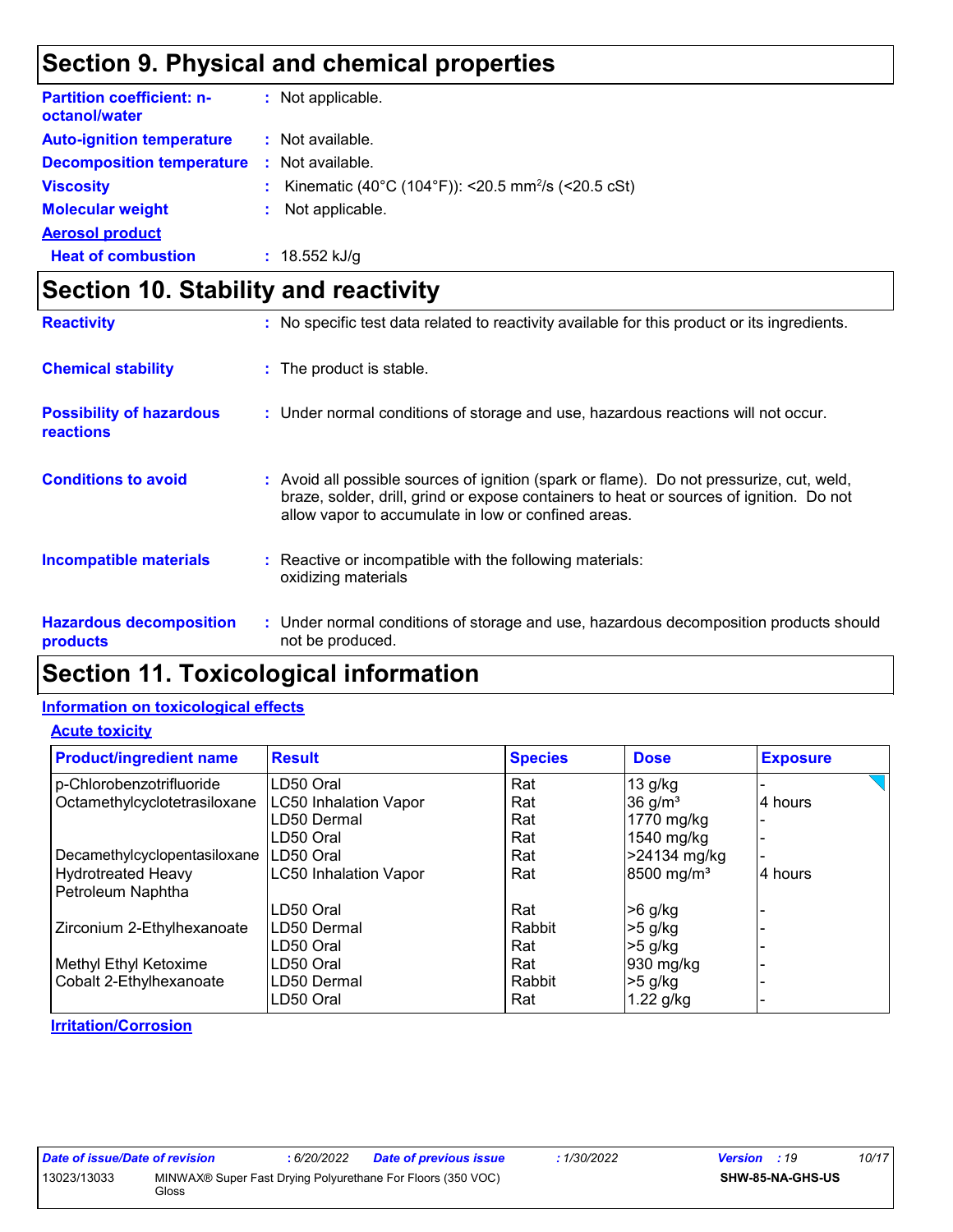# **Section 11. Toxicological information**

| <b>Product/ingredient name</b>                      | <b>Result</b>            | <b>Species</b> | <b>Score</b> | <b>Exposure</b>          | <b>Observation</b> |
|-----------------------------------------------------|--------------------------|----------------|--------------|--------------------------|--------------------|
| Octamethylcyclotetrasiloxane                        | Eyes - Mild irritant     | Rabbit         |              | 24 hours 500             |                    |
|                                                     | Skin - Mild irritant     | Rabbit         |              | mg<br>24 hours 500<br>mg |                    |
| Decamethylcyclopentasiloxane   Eyes - Mild irritant |                          | Rabbit         |              | 24 hours 500             |                    |
|                                                     | Skin - Mild irritant     | Rabbit         |              | mg<br>24 hours 500       |                    |
| Methyl Ethyl Ketoxime                               | Eyes - Severe irritant   | Rabbit         |              | mg<br>100 uL             |                    |
| 2-(2-Methoxyethoxy)-ethanol                         | Eyes - Mild irritant     | Rabbit         |              | 24 hours 500             |                    |
|                                                     | Eyes - Moderate irritant | Rabbit         |              | mg<br>$500 \text{ mg}$   |                    |

#### **Sensitization**

Not available.

#### **Mutagenicity**

Not available.

#### **Carcinogenicity**

Not available.

#### **Classification**

| <b>Product/ingredient name</b>                      | <b>OSHA</b> | <b>IARC</b> | <b>NTP</b>                                       |  |
|-----------------------------------------------------|-------------|-------------|--------------------------------------------------|--|
| p-Chlorobenzotrifluoride<br>Cobalt 2-Ethylhexanoate |             | 2B<br>2Β    | Reasonably anticipated to be a human carcinogen. |  |

#### **Reproductive toxicity**

Not available.

#### **Teratogenicity**

Not available.

#### **Specific target organ toxicity (single exposure)**

| <b>Name</b>                          | <b>Category</b> | <b>Route of</b><br>exposure | <b>Target organs</b>            |
|--------------------------------------|-----------------|-----------------------------|---------------------------------|
| Light Aliphatic Hydrocarbon          | Category 3      |                             | Respiratory tract<br>irritation |
|                                      | Category 3      |                             | Narcotic effects                |
| p-Chlorobenzotrifluoride             | Category 3      |                             | Respiratory tract<br>irritation |
| Light Aliphatic Hydrocarbon          | Category 3      |                             | Respiratory tract<br>irritation |
|                                      | Category 3      |                             | Narcotic effects                |
| Hydrotreated Heavy Petroleum Naphtha | Category 3      |                             | Respiratory tract<br>irritation |
|                                      | Category 3      |                             | Narcotic effects                |
| Methyl Ethyl Ketoxime                | Category 1      |                             | upper respiratory<br>tract      |
|                                      | Category 3      |                             | Narcotic effects                |
| Med. Aliphatic Hydrocarbon Solvent   | Category 3      |                             | Respiratory tract<br>irritation |
|                                      | Category 3      |                             | Narcotic effects                |
| 2-(2-Methoxyethoxy)-ethanol          | Category 3      |                             | Respiratory tract<br>irritation |
|                                      | Category 3      |                             | Narcotic effects                |

*Date of issue/Date of revision* **:** *6/20/2022 Date of previous issue : 1/30/2022 Version : 19 11/17* 13023/13033 MINWAX® Super Fast Drying Polyurethane For Floors (350 VOC) Gloss **SHW-85-NA-GHS-US**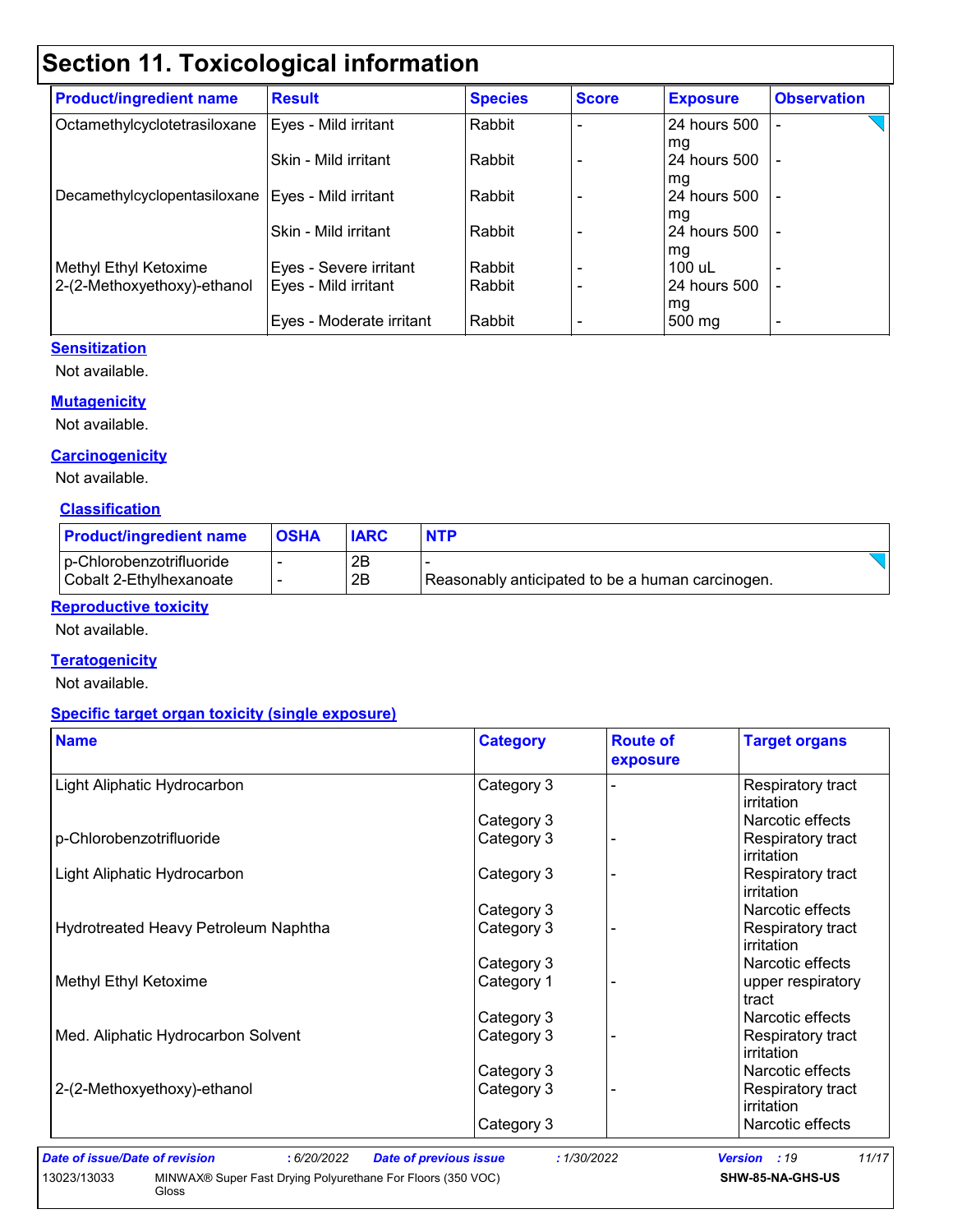# **Section 11. Toxicological information**

#### **Specific target organ toxicity (repeated exposure)**

| <b>Name</b>                          | <b>Category</b> | <b>Route of</b><br>exposure | <b>Target organs</b> |
|--------------------------------------|-----------------|-----------------------------|----------------------|
| Light Aliphatic Hydrocarbon          | Category 2      |                             |                      |
| Light Aliphatic Hydrocarbon          | Category 2      |                             |                      |
| Hydrotreated Heavy Petroleum Naphtha | Category 2      |                             |                      |
| Methyl Ethyl Ketoxime                | Category 2      |                             | blood system         |
| Med. Aliphatic Hydrocarbon Solvent   | Category 1      |                             |                      |
| 2-(2-Methoxyethoxy)-ethanol          | Category 2      |                             |                      |

#### **Aspiration hazard**

| <b>Name</b>                          | <b>Result</b>                         |
|--------------------------------------|---------------------------------------|
| Light Aliphatic Hydrocarbon          | <b>ASPIRATION HAZARD - Category 1</b> |
| Light Aliphatic Hydrocarbon          | <b>ASPIRATION HAZARD - Category 1</b> |
| Hydrotreated Heavy Petroleum Naphtha | <b>ASPIRATION HAZARD - Category 1</b> |
| Med. Aliphatic Hydrocarbon Solvent   | <b>ASPIRATION HAZARD - Category 1</b> |

#### **Information on the likely routes of exposure :** Not available.

| TOULOU OF UAPOUL                      |                                                                                                                                                                                                                                                                       |
|---------------------------------------|-----------------------------------------------------------------------------------------------------------------------------------------------------------------------------------------------------------------------------------------------------------------------|
| <b>Potential acute health effects</b> |                                                                                                                                                                                                                                                                       |
| <b>Eye contact</b>                    | : Causes serious eye irritation.                                                                                                                                                                                                                                      |
| <b>Inhalation</b>                     | Can cause central nervous system (CNS) depression. May cause drowsiness or<br>dizziness. May cause respiratory irritation.                                                                                                                                            |
| <b>Skin contact</b>                   | May cause an allergic skin reaction.                                                                                                                                                                                                                                  |
| <b>Ingestion</b>                      | Can cause central nervous system (CNS) depression. May be fatal if swallowed and<br>enters airways.                                                                                                                                                                   |
|                                       | <b>Symptoms related to the physical, chemical and toxicological characteristics</b>                                                                                                                                                                                   |
| <b>Eye contact</b>                    | : Adverse symptoms may include the following:<br>pain or irritation<br>watering<br>redness                                                                                                                                                                            |
| <b>Inhalation</b>                     | Adverse symptoms may include the following:<br>respiratory tract irritation<br>coughing<br>nausea or vomiting<br>headache<br>drowsiness/fatigue<br>dizziness/vertigo<br>unconsciousness<br>reduced fetal weight<br>increase in fetal deaths<br>skeletal malformations |
| <b>Skin contact</b>                   | Adverse symptoms may include the following:<br>irritation<br>redness<br>reduced fetal weight<br>increase in fetal deaths<br>skeletal malformations                                                                                                                    |
| <b>Ingestion</b>                      | Adverse symptoms may include the following:<br>nausea or vomiting<br>reduced fetal weight<br>increase in fetal deaths<br>skeletal malformations                                                                                                                       |
| <b>Date of issue/Date of revision</b> | : 6/20/2022<br><b>Date of previous issue</b><br>:1/30/2022<br>Version : 19<br>12/17                                                                                                                                                                                   |
| 13023/13033                           | MINWAX® Super Fast Drying Polyurethane For Floors (350 VOC)<br>SHW-85-NA-GHS-US<br>Gloss                                                                                                                                                                              |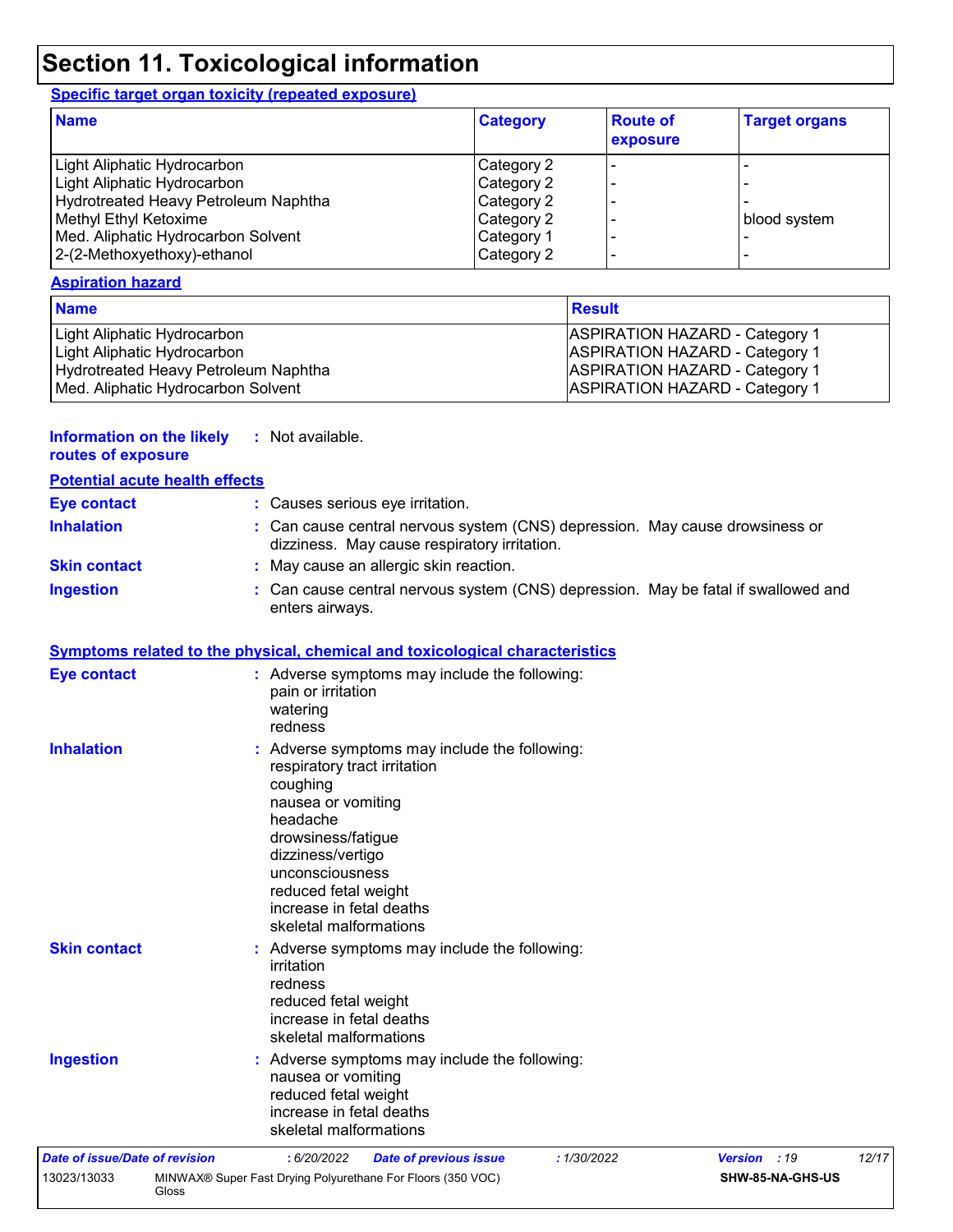# **Section 11. Toxicological information**

|                                                   | Delayed and immediate effects and also chronic effects from short and long term exposure                                                                                       |
|---------------------------------------------------|--------------------------------------------------------------------------------------------------------------------------------------------------------------------------------|
| <b>Short term exposure</b>                        |                                                                                                                                                                                |
| <b>Potential immediate</b><br>effects             | : Not available.                                                                                                                                                               |
| <b>Potential delayed effects</b>                  | : Not available.                                                                                                                                                               |
| <b>Long term exposure</b>                         |                                                                                                                                                                                |
| <b>Potential immediate</b><br><b>effects</b>      | $\therefore$ Not available.                                                                                                                                                    |
| <b>Potential delayed effects : Not available.</b> |                                                                                                                                                                                |
| <b>Potential chronic health effects</b>           |                                                                                                                                                                                |
| Not available.                                    |                                                                                                                                                                                |
| <b>General</b>                                    | : May cause damage to organs through prolonged or repeated exposure. Once<br>sensitized, a severe allergic reaction may occur when subsequently exposed to very low<br>levels. |
| <b>Carcinogenicity</b>                            | : Suspected of causing cancer. Risk of cancer depends on duration and level of<br>exposure.                                                                                    |
| <b>Mutagenicity</b>                               | : No known significant effects or critical hazards.                                                                                                                            |
| <b>Teratogenicity</b>                             | : Suspected of damaging the unborn child.                                                                                                                                      |
| <b>Developmental effects</b>                      | : No known significant effects or critical hazards.                                                                                                                            |
| <b>Fertility effects</b>                          | : May damage fertility.                                                                                                                                                        |

#### **Numerical measures of toxicity**

#### **Acute toxicity estimates**

| <b>Route</b> | <b>ATE value</b> |
|--------------|------------------|
| Oral         | 27770.25 mg/kg   |
| Dermal       | 28968.42 mg/kg   |

## **Section 12. Ecological information**

| <b>Toxicity</b>                |                                      |                                     |                 |
|--------------------------------|--------------------------------------|-------------------------------------|-----------------|
| <b>Product/ingredient name</b> | <b>Result</b>                        | <b>Species</b>                      | <b>Exposure</b> |
| Light Aliphatic Hydrocarbon    | Acute LC50 2200 µg/l Fresh water     | Fish - Lepomis macrochirus          | 4 days          |
| Light Aliphatic Hydrocarbon    | Acute LC50 2200 µg/l Fresh water     | Fish - Lepomis macrochirus          | 4 days          |
| Octamethylcyclotetrasiloxane   | Acute LC50 0.204 to 3.483 mg/l Fresh | Fish - Leuciscus idus ssp.          | 96 hours        |
|                                | water                                | melanotus                           |                 |
|                                | Chronic NOEC 7.9 µg/l Fresh water    | Daphnia - Daphnia magna             | 21 days         |
|                                | Chronic NOEC 4.4 µg/l Fresh water    | Fish - Oncorhynchus mykiss -<br>Egg | 93 days         |
| Methyl Ethyl Ketoxime          | Acute LC50 843000 µg/l Fresh water   | Fish - Pimephales promelas          | 96 hours        |
| 2-(2-Methoxyethoxy)-ethanol    | Acute EC50 >930 ppm Fresh water      | Daphnia - Daphnia magna             | 48 hours        |
|                                | Acute LC50 7500000 µg/l Fresh water  | Fish - Lepomis macrochirus          | 96 hours        |

#### **Persistence and degradability**

Not available.

#### **Bioaccumulative potential**

| Date of issue/Date of revision |       | 6/20/2022 | <b>Date of previous issue</b>                               | 1/30/2022 | <b>Version</b> : 19 |                         | 13/17 |
|--------------------------------|-------|-----------|-------------------------------------------------------------|-----------|---------------------|-------------------------|-------|
| 13023/13033                    | Gloss |           | MINWAX® Super Fast Drying Polyurethane For Floors (350 VOC) |           |                     | <b>SHW-85-NA-GHS-US</b> |       |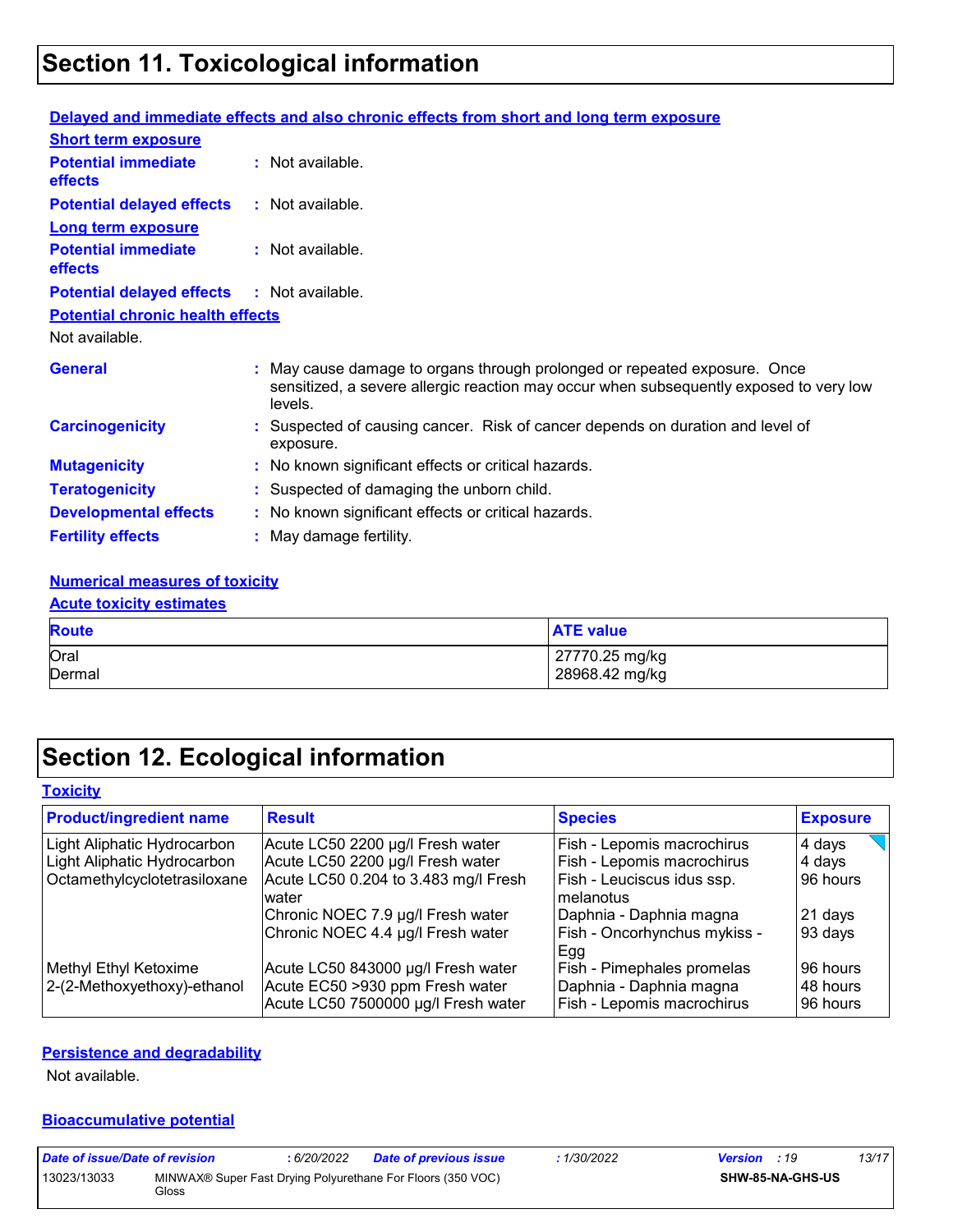## **Section 12. Ecological information**

| <b>Product/ingredient name</b>                                                                                                  | $LogP_{ow}$ | <b>BCF</b>                          | <b>Potential</b>          |
|---------------------------------------------------------------------------------------------------------------------------------|-------------|-------------------------------------|---------------------------|
| Octamethylcyclotetrasiloxane<br>Decamethylcyclopentasiloxane   -<br><b>Hydrotreated Heavy</b>                                   |             | 13400<br>7060<br>10 to 2500         | high<br>high<br>high      |
| Petroleum Naphtha<br>Zirconium 2-Ethylhexanoate<br>Methyl Ethyl Ketoxime<br>Cobalt 2-Ethylhexanoate<br>Calcium 2-Ethylhexanoate |             | 2.96<br>2.5 to 5.8<br>15600<br>2.96 | low<br>low<br>high<br>low |

#### **Mobility in soil**

| <b>Soil/water partition</b> | : Not available. |
|-----------------------------|------------------|
| <b>coefficient (Koc)</b>    |                  |

**Other adverse effects** : No known significant effects or critical hazards.

### **Section 13. Disposal considerations**

The generation of waste should be avoided or minimized wherever possible. Disposal of this product, solutions and any by-products should at all times comply with the requirements of environmental protection and waste disposal legislation and any regional local authority requirements. Dispose of surplus and non-recyclable products via a licensed waste disposal contractor. Waste should not be disposed of untreated to the sewer unless fully compliant with the requirements of all authorities with jurisdiction. Waste packaging should be recycled. Incineration or landfill should only be considered when recycling is not feasible. This material and its container must be disposed of in a safe way. Care should be taken when handling emptied containers that have not been cleaned or rinsed out. Empty containers or liners may retain some product residues. Vapor from product residues may create a highly flammable or explosive atmosphere inside the container. Do not cut, weld or grind used containers unless they have been cleaned thoroughly internally. Avoid dispersal of spilled material and runoff and contact with soil, waterways, drains and sewers. **Disposal methods :**

## **Section 14. Transport information**

|                                        | <b>DOT</b><br><b>Classification</b>                         | <b>TDG</b><br><b>Classification</b> | <b>Mexico</b><br><b>Classification</b> | <b>IATA</b>                                                                    | <b>IMDG</b>                                                                    |
|----------------------------------------|-------------------------------------------------------------|-------------------------------------|----------------------------------------|--------------------------------------------------------------------------------|--------------------------------------------------------------------------------|
| <b>UN number</b>                       | <b>UN1263</b>                                               | <b>UN1263</b>                       | <b>UN1263</b>                          | <b>UN1263</b>                                                                  | <b>UN1263</b>                                                                  |
| <b>UN proper</b><br>shipping name      | <b>PAINT</b>                                                | <b>PAINT</b>                        | <b>PAINT</b>                           | <b>PAINT</b>                                                                   | PAINT. Marine<br>pollutant<br>(Octamethylcyclotetrasiloxane)                   |
| <b>Transport</b><br>hazard class(es)   | 3                                                           | 3                                   | 3                                      | 3                                                                              | 3<br>$\mathbf{\mathbf{\mathbf{\mathbf{\mathbf{\mathbf{\mathbf{\mathbf{z}}}}}}$ |
| <b>Packing group</b>                   | III                                                         | III                                 | $\mathbf{III}$                         | $\mathbf{III}$                                                                 | III                                                                            |
| <b>Environmental</b><br><b>hazards</b> | No.                                                         | No.                                 | No.                                    | Yes. The<br>environmentally<br>hazardous<br>substance mark<br>is not required. | Yes.                                                                           |
| <b>Date of issue/Date of revision</b>  | : 6/20/2022                                                 | <b>Date of previous issue</b>       | : 1/30/2022                            | <b>Version</b>                                                                 | 14/17<br>:19                                                                   |
| 13023/13033<br>Gloss                   | MINWAX® Super Fast Drying Polyurethane For Floors (350 VOC) |                                     |                                        |                                                                                | SHW-85-NA-GHS-US                                                               |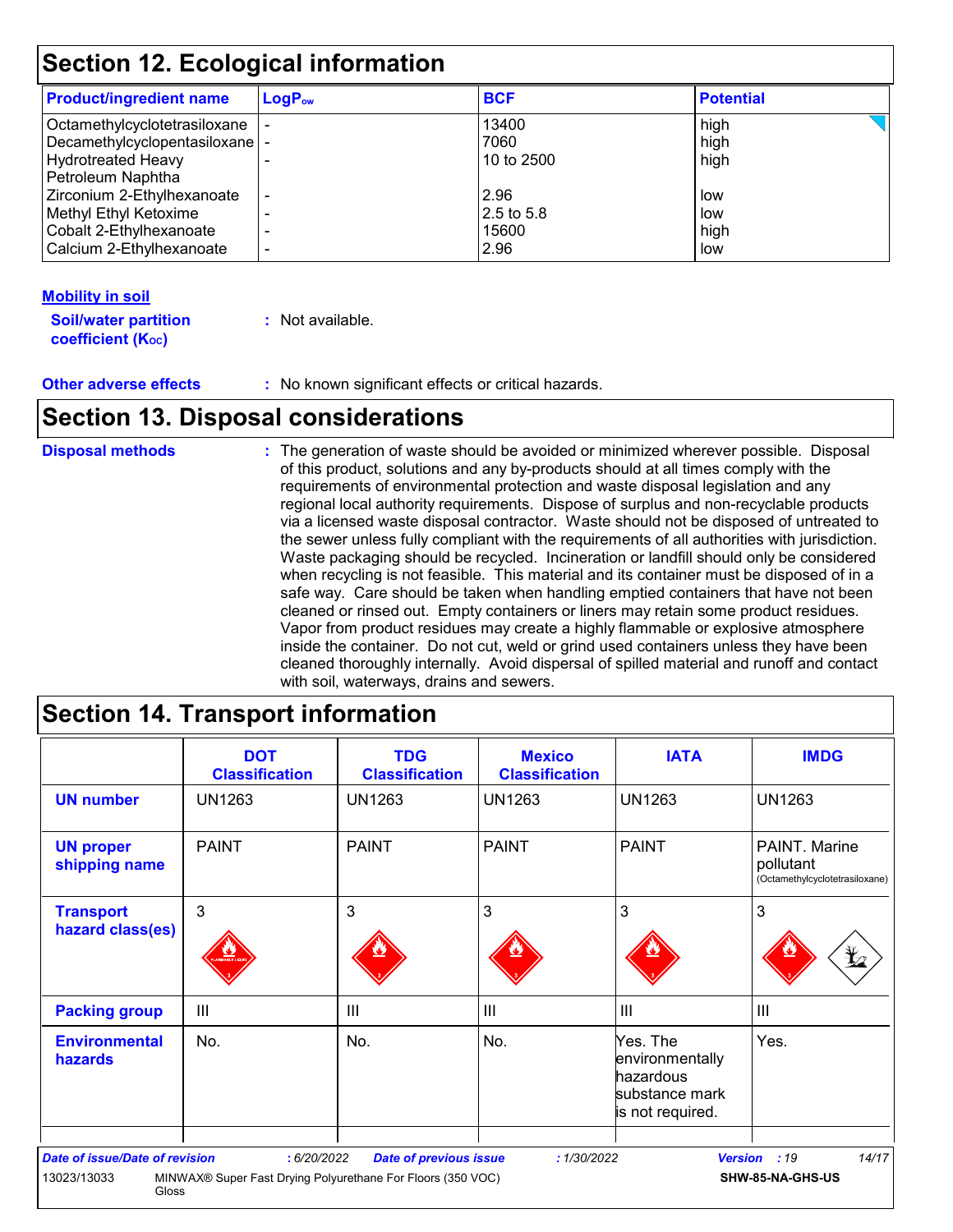### **Section 14. Transport information**

| This product may<br>be re-classified as<br>"Combustible<br>Liquid," unless<br>transported by<br>vessel or aircraft.<br>Non-bulk<br>packages (less<br>than or equal to<br>119 gal) of<br>combustible<br>liquids are not<br>regulated as<br>hazardous<br>materials.<br><b>ERG No.</b><br>128 | Product classified<br>as per the<br>following sections<br>of the<br>Transportation of<br>Dangerous Goods<br>Regulations:<br>2.18-2.19 (Class<br>$3)$ .<br><b>ERG No.</b><br>128 | <b>ERG No.</b><br>128                   | The<br>environmentally<br>hazardous<br>substance mark<br>may appear if<br>required by other<br>transportation<br>regulations. | The marine<br>pollutant mark is<br>not required when<br>transported in<br>sizes of ≤5 L or ≤5<br>kg.<br><b>Emergency</b><br>schedules F-E, S-<br>E                                                                                                                                                                                                                                                                                                                                                                                                                                                                                                                                  |
|--------------------------------------------------------------------------------------------------------------------------------------------------------------------------------------------------------------------------------------------------------------------------------------------|---------------------------------------------------------------------------------------------------------------------------------------------------------------------------------|-----------------------------------------|-------------------------------------------------------------------------------------------------------------------------------|-------------------------------------------------------------------------------------------------------------------------------------------------------------------------------------------------------------------------------------------------------------------------------------------------------------------------------------------------------------------------------------------------------------------------------------------------------------------------------------------------------------------------------------------------------------------------------------------------------------------------------------------------------------------------------------|
| <b>Special precautions for user :</b><br><b>Transport in bulk according</b>                                                                                                                                                                                                                |                                                                                                                                                                                 |                                         |                                                                                                                               |                                                                                                                                                                                                                                                                                                                                                                                                                                                                                                                                                                                                                                                                                     |
|                                                                                                                                                                                                                                                                                            |                                                                                                                                                                                 | <b>Jection IT. Hansport Information</b> | : Not available.                                                                                                              | Multi-modal shipping descriptions are provided for informational purposes and do not<br>consider container sizes. The presence of a shipping description for a particular<br>mode of transport (sea, air, etc.), does not indicate that the product is packaged<br>suitably for that mode of transport. All packaging must be reviewed for suitability<br>prior to shipment, and compliance with the applicable regulations is the sole<br>responsibility of the person offering the product for transport. People loading and<br>unloading dangerous goods must be trained on all of the risks deriving from the<br>substances and on all actions in case of emergency situations. |

**Proper shipping name :**

: Not available.

# **Section 15. Regulatory information**

#### **SARA 313**

SARA 313 (40 CFR 372.45) supplier notification can be found on the Environmental Data Sheet.

#### **California Prop. 65**

WARNING: This product contains chemicals known to the State of California to cause cancer and birth defects or other reproductive harm.

#### **Australia inventory (AIIC)**: Not determined. **China inventory (IECSC)**: Not determined. **Japan inventory (CSCL)**: Not determined. **Japan inventory (ISHL)**: Not determined. **Korea inventory (KECI)**: Not determined. **New Zealand Inventory of Chemicals (NZIoC)**: Not determined. **Philippines inventory (PICCS)**: Not determined. **Taiwan Chemical Substances Inventory (TCSI)**: Not determined. **Thailand inventory**: Not determined. **Turkey inventory**: Not determined. **Vietnam inventory**: Not determined. **International regulations International lists :**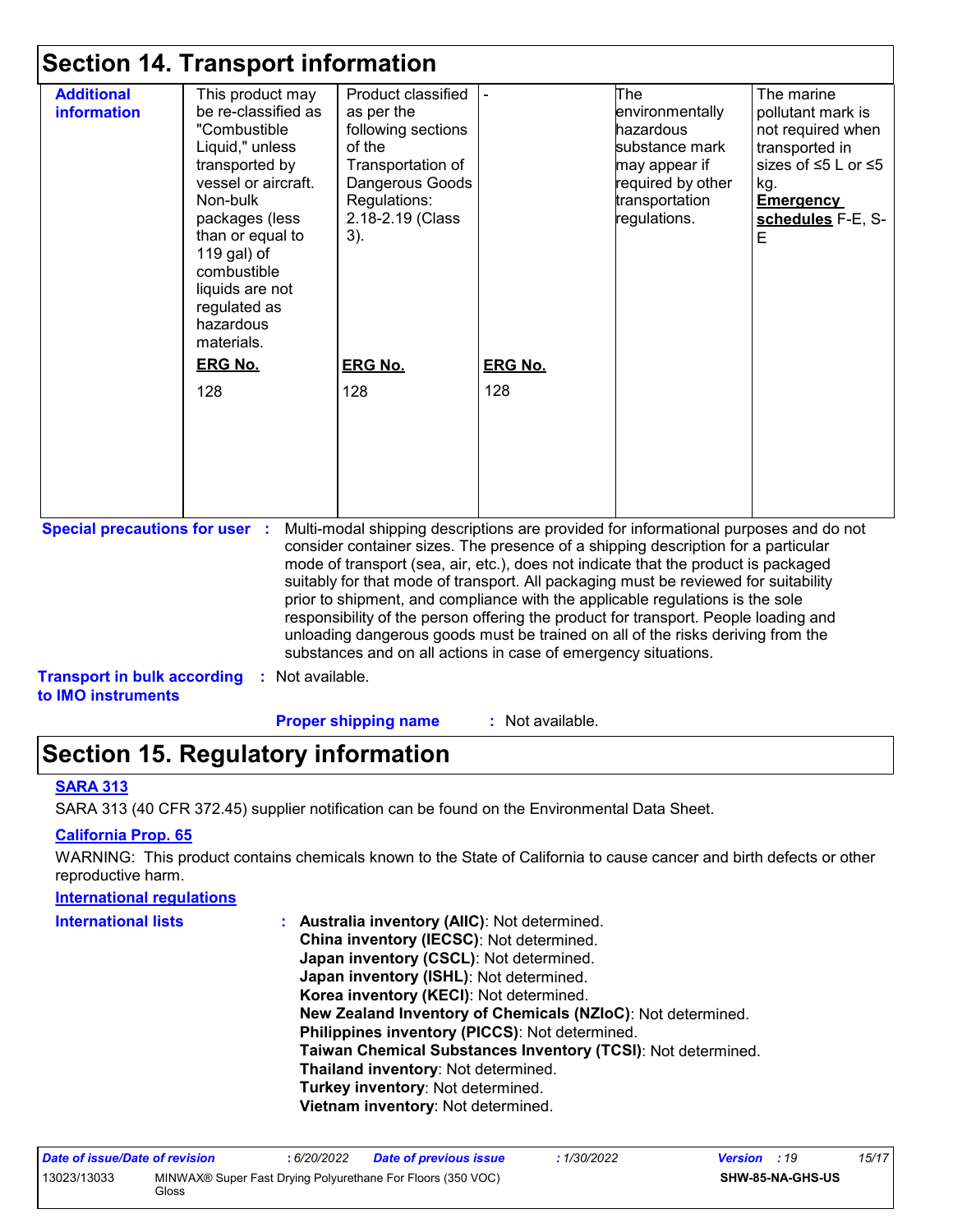### **Section 16. Other information**

**Hazardous Material Information System (U.S.A.)**



**The customer is responsible for determining the PPE code for this material. For more information on HMIS® Personal Protective Equipment (PPE) codes, consult the HMIS® Implementation Manual.**

**Caution: HMIS® ratings are based on a 0-4 rating scale, with 0 representing minimal hazards or risks, and 4 representing significant hazards or risks. Although HMIS® ratings and the associated label are not required on SDSs or products leaving a facility under 29 CFR 1910.1200, the preparer may choose to provide them. HMIS® ratings are to be used with a fully implemented HMIS® program. HMIS® is a registered trademark and service mark of the American Coatings Association, Inc.**

**Procedure used to derive the classification**

**History**

| <b>Classification</b>                                                 | <b>Justification</b>  |
|-----------------------------------------------------------------------|-----------------------|
| FLAMMABLE LIQUIDS - Category 3                                        | On basis of test data |
| SERIOUS EYE DAMAGE/ EYE IRRITATION - Category 2A                      | Calculation method    |
| SKIN SENSITIZATION - Category 1                                       | Calculation method    |
| CARCINOGENICITY - Category 2                                          | Calculation method    |
| <b>TOXIC TO REPRODUCTION - Category 1B</b>                            | Calculation method    |
| SPECIFIC TARGET ORGAN TOXICITY (SINGLE EXPOSURE) (Respiratory tract   | Calculation method    |
| irritation) - Category 3                                              |                       |
| SPECIFIC TARGET ORGAN TOXICITY (SINGLE EXPOSURE) (Narcotic effects) - | Calculation method    |
| Category 3                                                            |                       |
| SPECIFIC TARGET ORGAN TOXICITY (REPEATED EXPOSURE) - Category 2       | Calculation method    |
| <b>ASPIRATION HAZARD - Category 1</b>                                 | Calculation method    |

| <u>.  ,</u>                              |                                                                                                                                                                                                                                                                                                                                                                                                                                                                                                                                                                                                                            |
|------------------------------------------|----------------------------------------------------------------------------------------------------------------------------------------------------------------------------------------------------------------------------------------------------------------------------------------------------------------------------------------------------------------------------------------------------------------------------------------------------------------------------------------------------------------------------------------------------------------------------------------------------------------------------|
| <b>Date of printing</b>                  | : 6/20/2022                                                                                                                                                                                                                                                                                                                                                                                                                                                                                                                                                                                                                |
| Date of issue/Date of<br><b>revision</b> | : 6/20/2022                                                                                                                                                                                                                                                                                                                                                                                                                                                                                                                                                                                                                |
| Date of previous issue                   | : 1/30/2022                                                                                                                                                                                                                                                                                                                                                                                                                                                                                                                                                                                                                |
| <b>Version</b>                           | : 19                                                                                                                                                                                                                                                                                                                                                                                                                                                                                                                                                                                                                       |
| <b>Key to abbreviations</b>              | $\therefore$ ATE = Acute Toxicity Estimate<br><b>BCF</b> = Bioconcentration Factor<br>GHS = Globally Harmonized System of Classification and Labelling of Chemicals<br>IATA = International Air Transport Association<br>IBC = Intermediate Bulk Container<br><b>IMDG</b> = International Maritime Dangerous Goods<br>LogPow = logarithm of the octanol/water partition coefficient<br>MARPOL = International Convention for the Prevention of Pollution From Ships, 1973<br>as modified by the Protocol of 1978. ("Marpol" = marine pollution)<br>$N/A = Not available$<br>SGG = Segregation Group<br>UN = United Nations |
|                                          |                                                                                                                                                                                                                                                                                                                                                                                                                                                                                                                                                                                                                            |

**Indicates information that has changed from previously issued version. Notice to reader**